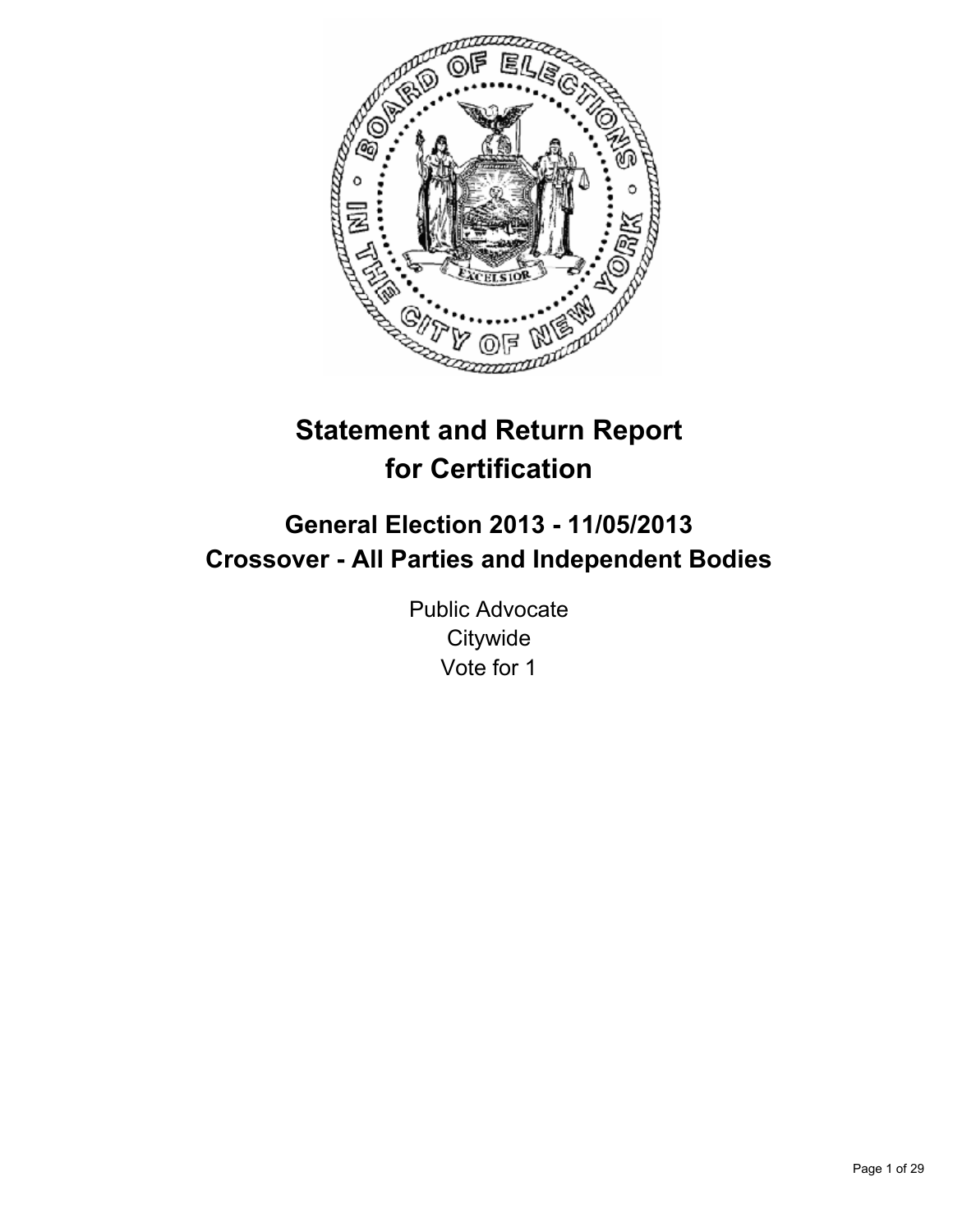

| <b>PUBLIC COUNTER</b>                                    | 263,833      |
|----------------------------------------------------------|--------------|
| <b>EMERGENCY</b>                                         | 495          |
| ABSENTEE/MILITARY                                        | 7,993        |
| <b>FEDERAL</b>                                           | 0            |
| SPECIAL PRESIDENTIAL                                     | 0            |
| AFFIDAVIT                                                | 3,153        |
| <b>Total Ballots</b>                                     | 275,474      |
| Less - Inapplicable Federal/Special Presidential Ballots | 0            |
| <b>Total Applicable Ballots</b>                          | 275,474      |
| LETITIA JAMES (DEMOCRATIC)                               | 190,034      |
| ROBERT MARESCA (CONSERVATIVE)                            | 24,391       |
| LETITIA JAMES (WORKING FAMILIES)                         | 15,227       |
| JAMES LANE (GREEN)                                       | 6,072        |
| ALEX MERCED (LIBERTARIAN)                                | 4,024        |
| DEBORAH O. LIATOS (SOCIALIST WORKER)                     | 1,283        |
| MOLLENA G. FABRICANT (STUDENTS FIRST)                    | 652          |
| IRENE ESTRADA (WAR VETERANS)                             | 832          |
| MICHAEL K. LLOYD (FREEDOM)                               | 431          |
| ALAN KEYES (WRITE-IN)                                    | 1            |
| ALBERT LEWITINN (WRITE-IN)                               | 1            |
| ALEX KO ROSS (WRITE-IN)                                  | 1            |
| ALEX PELLEGRINO (WRITE-IN)                               | 1            |
| ALEX ZABLOCKI (WRITE-IN)                                 | 1            |
| ALEXANDER VON DE (WRITE-IN)                              | 1            |
| ALEXANDRA PEMERA RTZ (WRITE-IN)                          | 1            |
| ALONZO LOVZ (WRITE-IN)                                   | 1            |
| AMTRA BAREKIS (WRITE-IN)                                 | 1            |
| ANDREW FRISHIE (WRITE-IN)                                | 1            |
| ANDREW JUNER (WRITE-IN)                                  | 1            |
| ANDREW M. KLUGER (WRITE-IN)                              | 1            |
| ANDY MANOFF (WRITE-IN)                                   | 1            |
| <b>ASHLEY ABERG (WRITE-IN)</b>                           | $\mathbf{1}$ |
| ASHOC CHANDRA (WRITE-IN)                                 | 1            |
| <b>ASSATA SHAKUR (WRITE-IN)</b>                          | 1            |
| BARBARA RAAB (WRITE-IN)                                  | 1            |
| BENJAMIN CREED (WRITE-IN)                                | 1            |
| BERNARD R. BLOCK (WRITE-IN)                              | 1            |
| BETHANY JENKINS (WRITE-IN)                               | 2            |
| BOB CENEDELLER (WRITE-IN)                                | 1            |
| BOB LEONARD (WRITE-IN)                                   | 1            |
| BROOKES ROGERS (WRITE-IN)                                | 1            |
| CARLA Y BROWN (WRITE-IN)                                 | 1            |
| CAROLINA LEON SAAVEVRA (WRITE-IN)                        | 1            |
| CAROLYN CONORSOY (WRITE-IN)                              | 1            |
| CATHY CARRERO (WRITE-IN)                                 | 1            |
| CATHY GUERIRO (WRITE-IN)                                 | 1            |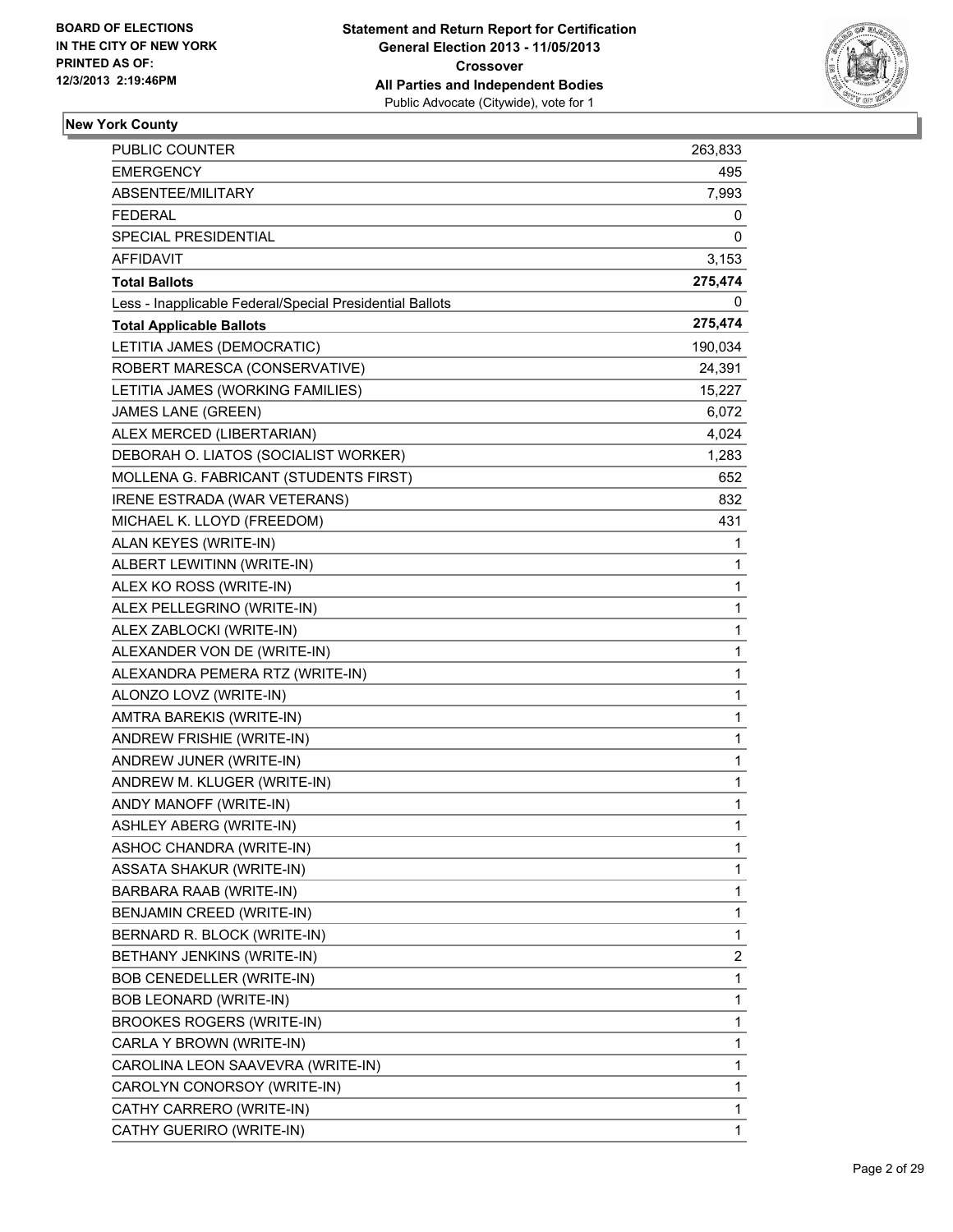

| CATHY GUERRIRO (WRITE-IN)         | 1            |
|-----------------------------------|--------------|
| CHAD HOPKEVTZ (WRITE-IN)          | $\mathbf{1}$ |
| CHRISTINE QUINN (WRITE-IN)        | 4            |
| CONTESSA NYREE (WRITE-IN)         | 1            |
| D PETRILLO (WRITE-IN)             | 1            |
| DAN SOLONA (WRITE-IN)             | 1            |
| DANIEL JQAFFRON (WRITE-IN)        | 1            |
| DANIEL MCCARTHY (WRITE-IN)        | 1            |
| DANIEL SQUADRON (WRITE-IN)        | 273          |
| DANIEL SQUARDON (WRITE-IN)        | 1            |
| DANIEL SQUARON (WRITE-IN)         | 1            |
| DANILE SQAUDRON (WRITE-IN)        | 1            |
| DAVID PATTERSON (WRITE-IN)        | 1            |
| DAVID ROGERS (WRITE-IN)           | 1            |
| DAVID SQUADON (WRITE-IN)          | 1            |
| DAVID SQUADRON (WRITE-IN)         | 3            |
| DAVID SQUNDON (WRITE-IN)          | 1            |
| DAVID YASSKY (WRITE-IN)           | 1            |
| DONNA LICBERAIN (WRITE-IN)        | 1            |
| DOUG KOHN (WRITE-IN)              | 1            |
| DOUG TATLET (WRITE-IN)            | 1            |
| EDWARD WIPPER (WRITE-IN)          | 1            |
| ELANA BOZN (WRITE-IN)             | 1            |
| ELIOT SPITZER (WRITE-IN)          | 1            |
| ELIZABETH WARREN (WRITE-IN)       | 1            |
| ELLEN JAFFE (WRITE-IN)            | 1            |
| EMILY B. HAVER (WRITE-IN)         | 1            |
| ERIC D. COSTELLO (WRITE-IN)       | 1            |
| ERIC ECHENNER (WRITE-IN)          | 1            |
| ERIC GIOIA (WRITE-IN)             | 1            |
| ERIKA LAPEN (WRITE-IN)            | 1            |
| ERIKA NADDELL (WRITE-IN)          | 1            |
| FELIX FUSCO (WRITE-IN)            | 1            |
| <b>GEORGE MCDONALD (WRITE-IN)</b> | 1            |
| <b>GERSON BORRERO (WRITE-IN)</b>  | 1            |
| HILLARY CLINTON (WRITE-IN)        | 2            |
| HOWARD KRULEWITZ (WRITE-IN)       | 1            |
| HOWARD SKEN (WRITE-IN)            | 1            |
| INVY ASHA (WRITE-IN)              | 1            |
| IRA KRULIK (WRITE-IN)             | 1            |
| JACOB DOCTOROFF (WRITE-IN)        | 1            |
| JACOB T. LOVE (WRITE-IN)          | 1            |
| JACOB TILOVE (WRITE-IN)           | 1            |
| JAMES KAPSALIS (WRITE-IN)         | 1            |
| JAMES SQUADRON (WRITE-IN)         | $\mathbf{2}$ |
| JANE SOLOMON (WRITE-IN)           | 2            |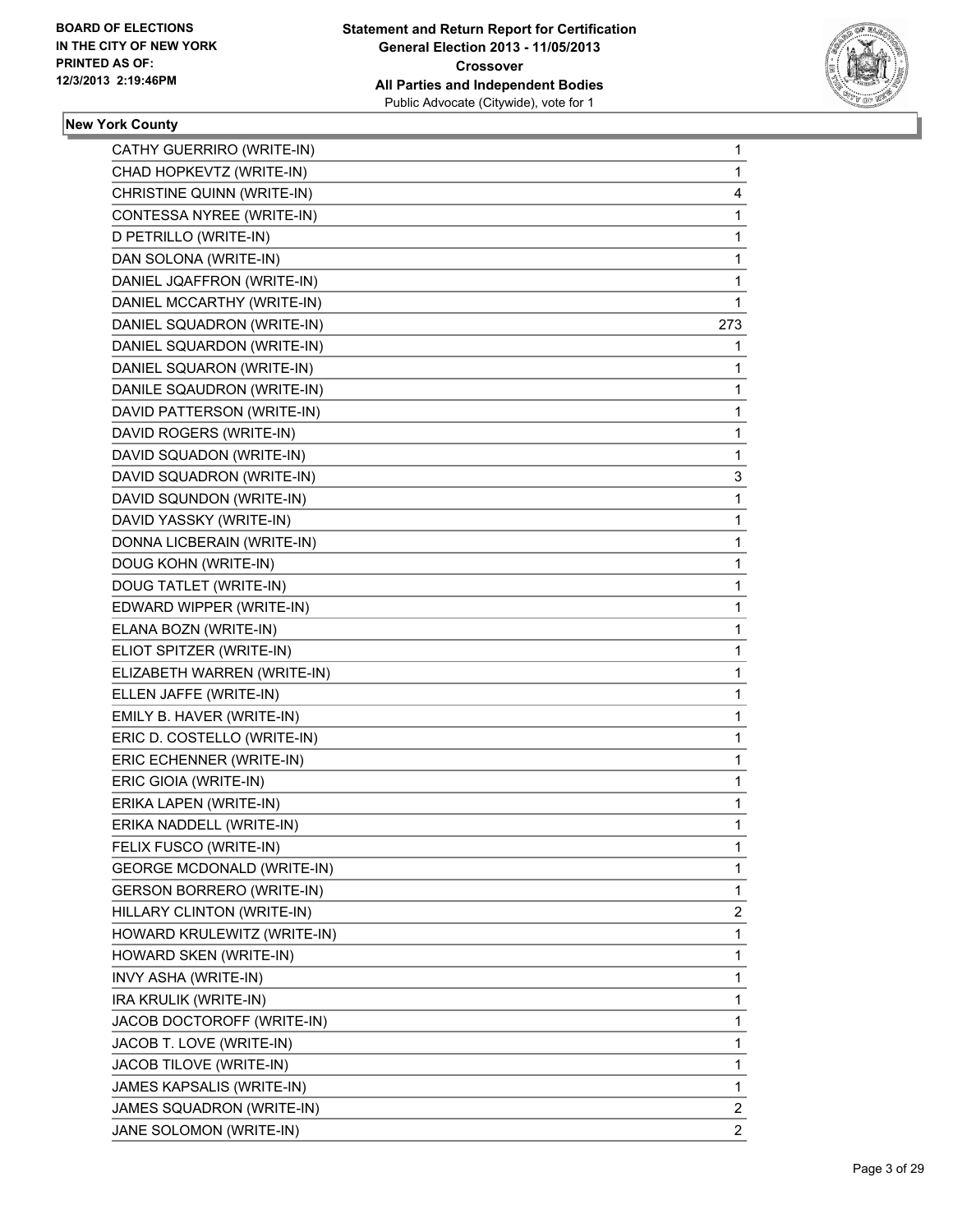

| <b>JESSICA LAPPIN (WRITE-IN)</b> | 1              |
|----------------------------------|----------------|
| JIMMY DE LEON (WRITE-IN)         | 1              |
| JOE LHOTA (WRITE-IN)             | 1              |
| JOHN CATSIMATIDIS (WRITE-IN)     | 1              |
| JOHN E MOORE (WRITE-IN)          | 1              |
| JOHN EILAND (WRITE-IN)           | 1              |
| JOHN LIU (WRITE-IN)              | 1              |
| JOHN SHROPSHIRE (WRITE-IN)       | 1              |
| JOHN SMITH (WRITE-IN)            | $\mathbf{2}$   |
| JOHN TEST (WRITE-IN)             | 3              |
| JON SNOW (WRITE-IN)              | 1              |
| <b>JOSE VERA (WRITE-IN)</b>      | 1              |
| <b>JOSH KAUFMAN (WRITE-IN)</b>   | 1              |
| JOSHUA SIDEROWITZ (WRITE-IN)     | 1              |
| JOYNER ELAND (WRITE-IN)          | 1              |
| KAREN GARGAMELLI (WRITE-IN)      | 1              |
| KELLY NIMMD GUGNTHGR (WRITE-IN)  | 1              |
| KEN MOLTNER (WRITE-IN)           | 1              |
| LARRY JACOBS (WRITE-IN)          | 1              |
| LEOPOLD PIERSON (WRITE-IN)       | 2              |
| LEWIS BLACK (WRITE-IN)           | 1              |
| LUIS TEJADA (WRITE-IN)           | 4              |
| MARGRETTE CHAN (WRITE-IN)        | 2              |
| MARK GREEN (WRITE-IN)            | 1              |
| MARK LEVINE (WRITE-IN)           | $\mathbf{2}$   |
| MARLOS E SOLER (WRITE-IN)        | 1              |
| MARTIN DELA ROSA (WRITE-IN)      | 1              |
| MARY ARETS CHIN (WRITE-IN)       | 1              |
| MATT HOWARD (WRITE-IN)           | 1              |
| MATT MORAN (WRITE-IN)            | 1              |
| <b>MEGAN MURPHY (WRITE-IN)</b>   | 1              |
| MERYL GORDON (WRITE-IN)          | $\overline{2}$ |
| MICHAEL A. HALEM (WRITE-IN)      | 1              |
| MICHAEL BLOOMBERG (WRITE-IN)     | 6              |
| MICHAEL FANDAL (WRITE-IN)        | 1              |
| MICHAEL HALPERT (WRITE-IN)       | 1              |
| MICHAEL HURLE (WRITE-IN)         | 1              |
| MICHAEL LEWYN (WRITE-IN)         | 1              |
| MICHAEL MCNEIL (WRITE-IN)        | 1              |
| MICHAEL ZUMBLASKAS (WRITE-IN)    | 2              |
| MIKE BLOOMBERG (WRITE-IN)        | 1              |
| MILAN KELLNER (WRITE-IN)         | 1              |
| MITCHELL TENZER (WRITE-IN)       | 1              |
| MUMIA ABU JAMAL (WRITE-IN)       | 1              |
| NATHANIEL BOTUME (WRITE-IN)      | $\mathbf{2}$   |
| NEER ASHERIE (WRITE-IN)          | 1.             |
|                                  |                |
|                                  |                |
|                                  |                |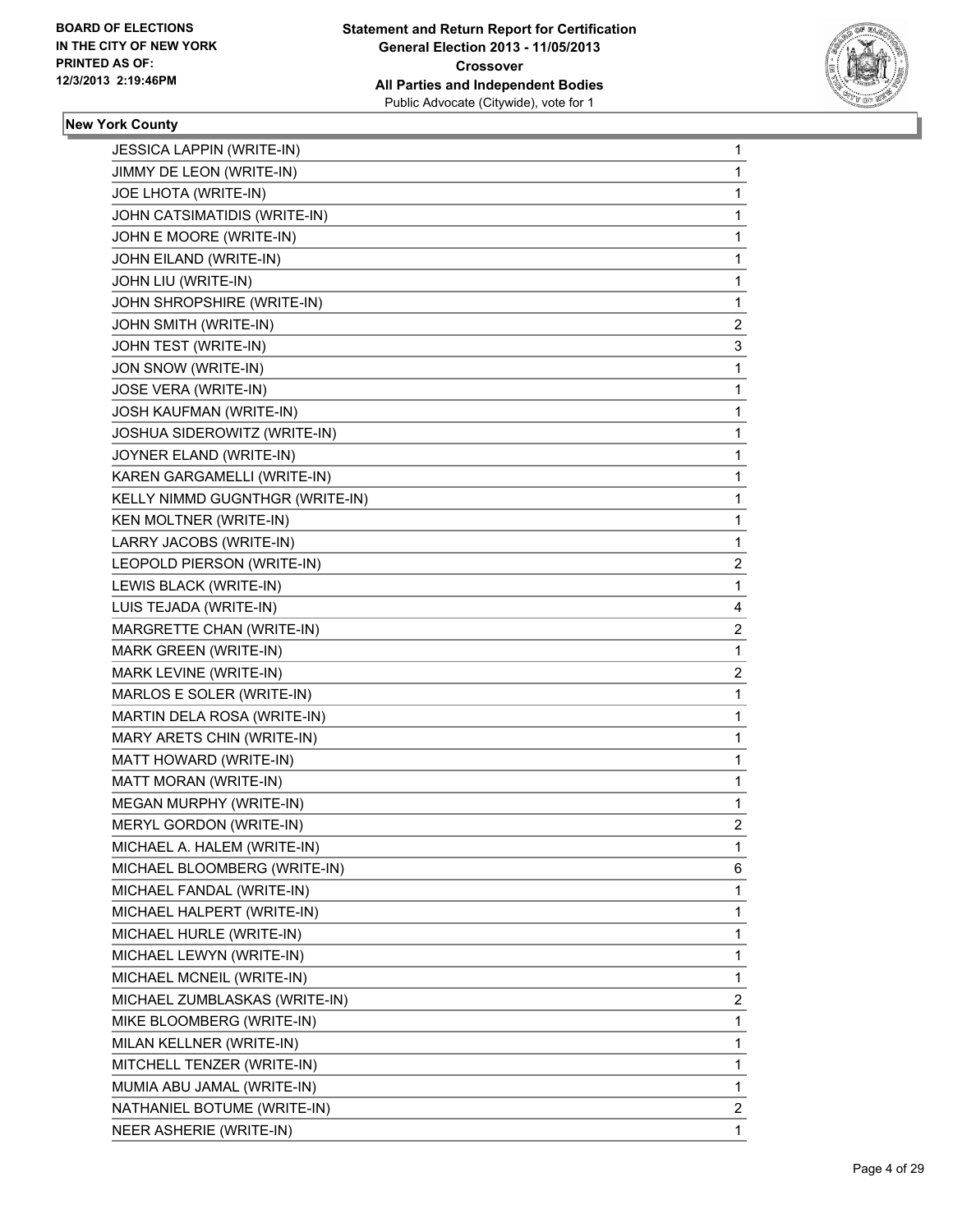

| NORMAN SIEGEL (WRITE-IN)               | 3              |
|----------------------------------------|----------------|
| PAMELA C ROLLO (WRITE-IN)              | 1              |
| PETER HUDSON (WRITE-IN)                | 1              |
| PHILI SHCAP (WRITE-IN)                 | 1              |
| PHILIP KARMYK (WRITE-IN)               | 1              |
| RAMSEY CLARK (WRITE-IN)                | 1              |
| RESHMA SAUJANI (WRITE-IN)              | 4              |
| REX RYAN (WRITE-IN)                    | 2              |
| ROB MORGAN (WRITE-IN)                  | 1              |
| ROB TARELL (WRITE-IN)                  | 1              |
| ROBERT BRILL (WRITE-IN)                | 1              |
| ROBERT SELLERS (WRITE-IN)              | 1              |
| RON R. MILLER (WRITE-IN)               | 1              |
| ROSANO SCOTTO (WRITE-IN)               | 1              |
| SAL FRAGNISSI (WRITE-IN)               | 1              |
| SAL GOVERNARA (WRITE-IN)               | 1              |
| SAM ROSEN (WRITE-IN)                   | 1              |
| SAMUEL WIENER (WRITE-IN)               | 1              |
| SCHWADRON (WRITE-IN)                   | 1              |
| SEYMOUR HEADLEY (WRITE-IN)             | 1              |
| SHELEY FISSE (WRITE-IN)                | 1              |
| STEVE BERTIN (WRITE-IN)                | 1              |
| SUZANNE EDEN (WRITE-IN)                | 1              |
| THADDEUS JERIMIAH MACKWORTH (WRITE-IN) | 1              |
| TISH JAMES (WRITE-IN)                  | 1              |
| TOM PITT (WRITE-IN)                    | 2              |
| TREVER RISTOW (WRITE-IN)               | 1              |
| TURRELL JOINER-ELAND (WRITE-IN)        | 1              |
| TYERLL L. JAINER-BLAND (WRITE-IN)      | 1              |
| TYRA GOIGFILAND (WRITE-IN)             | 1              |
| TYRELL L JOINER ELLAND (WRITE-IN)      | 1              |
| TYRELL L JOINER-EILAND (WRITE-IN)      | 1              |
| TYRELL L. JOINER-EILAND (WRITE-IN)     | $\overline{c}$ |
| TYRELL SOHEN-EITAND (WRITE-IN)         | 1              |
| TYRRELL L JOINER-EILAND (WRITE-IN)     | 1              |
| TYRRELL L. JOIGER-ELLAND (WRITE-IN)    | 1              |
| TYRRELL L. LOINER EILAND (WRITE-IN)    | $\mathbf{1}$   |
| UNATTRIBUTABLE WRITE-IN (WRITE-IN)     | 119            |
| WARREN WILHELM (WRITE-IN)              | 1              |
| WILLIAM BRADLEY (WRITE-IN)             | 1              |
| WILLIAM PURDY (WRITE-IN)               | 1              |
| <b>Total Votes</b>                     | 243,531        |
| Unrecorded                             | 31,943         |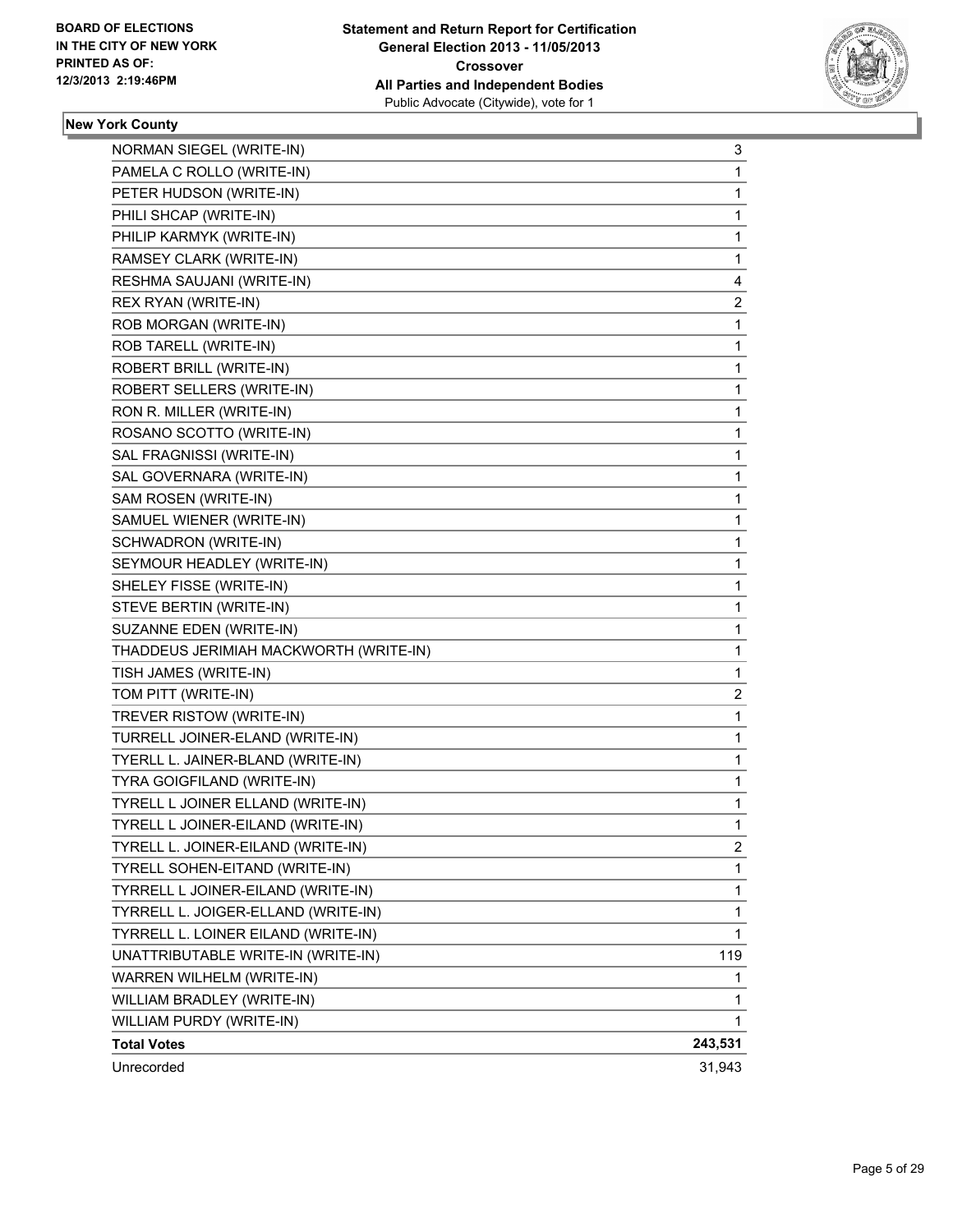

## **Bronx County**

| PUBLIC COUNTER                                           | 137,408 |
|----------------------------------------------------------|---------|
| <b>EMERGENCY</b>                                         | 450     |
| ABSENTEE/MILITARY                                        | 3,319   |
| <b>FEDERAL</b>                                           | 0       |
| SPECIAL PRESIDENTIAL                                     | 0       |
| <b>AFFIDAVIT</b>                                         | 2,048   |
| <b>Total Ballots</b>                                     | 143,225 |
| Less - Inapplicable Federal/Special Presidential Ballots | 0       |
| <b>Total Applicable Ballots</b>                          | 143,225 |
| LETITIA JAMES (DEMOCRATIC)                               | 114,562 |
| ROBERT MARESCA (CONSERVATIVE)                            | 7,505   |
| LETITIA JAMES (WORKING FAMILIES)                         | 4,584   |
| <b>JAMES LANE (GREEN)</b>                                | 1,080   |
| ALEX MERCED (LIBERTARIAN)                                | 780     |
| DEBORAH O. LIATOS (SOCIALIST WORKER)                     | 373     |
| MOLLENA G. FABRICANT (STUDENTS FIRST)                    | 220     |
| IRENE ESTRADA (WAR VETERANS)                             | 771     |
| MICHAEL K. LLOYD (FREEDOM)                               | 160     |
| ABDUL KYAIM RAHIM (WRITE-IN)                             | 1       |
| ADAMN ALGURIN (WRITE-IN)                                 | 1       |
| AL GORE (WRITE-IN)                                       | 1       |
| ANGELINA FIGUEROA (WRITE-IN)                             | 1       |
| <b>ASSATA SHAKUR (WRITE-IN)</b>                          | 2       |
| CHIVONA NEWSOME (WRITE-IN)                               | 1       |
| CURTIS SLIWA (WRITE-IN)                                  | 1       |
| D.L. WALTERS JR. (WRITE-IN)                              | 1       |
| DANIEL SQUADRON (WRITE-IN)                               | 49      |
| DANILE SQUADRON (WRITE-IN)                               | 1       |
| DAVID R. ZUCKERMAN (WRITE-IN)                            | 1       |
| DIANE LIGHTBOURNE (WRITE-IN)                             | 1       |
| DORIS NEWSOME (WRITE-IN)                                 | 1       |
| ERNEST OLIVER (WRITE-IN)                                 | 1       |
| FRANK LANE (WRITE-IN)                                    | 1       |
| <b>GABRIEL SPECIALE (WRITE-IN)</b>                       | 1       |
| <b>GEORGE TABOL (WRITE-IN)</b>                           | 1       |
| GINO GUADAENO (WRITE-IN)                                 | 1       |
| HELEN EPSTEIN (WRITE-IN)                                 | 1       |
| JOHN FINN (WRITE-IN)                                     | 1       |
| JOSE ANTONIO BURGES (WRITE-IN)                           | 1       |
| JOSE TORRES (WRITE-IN)                                   | 1       |
| JOSEPH SAMMARTANO (WRITE-IN)                             | 1       |
| JUDY FERONY (WRITE-IN)                                   | 1       |
| <b>JUSTIN GIMOORE (WRITE-IN)</b>                         | 1       |
| KATHLEEN GRAHAM (WRITE-IN)                               | 1       |
| LISA ROSEMARY (WRITE-IN)                                 | 1       |
| MATHEW MICHUEL CRUZ (WRITE-IN)                           | 1       |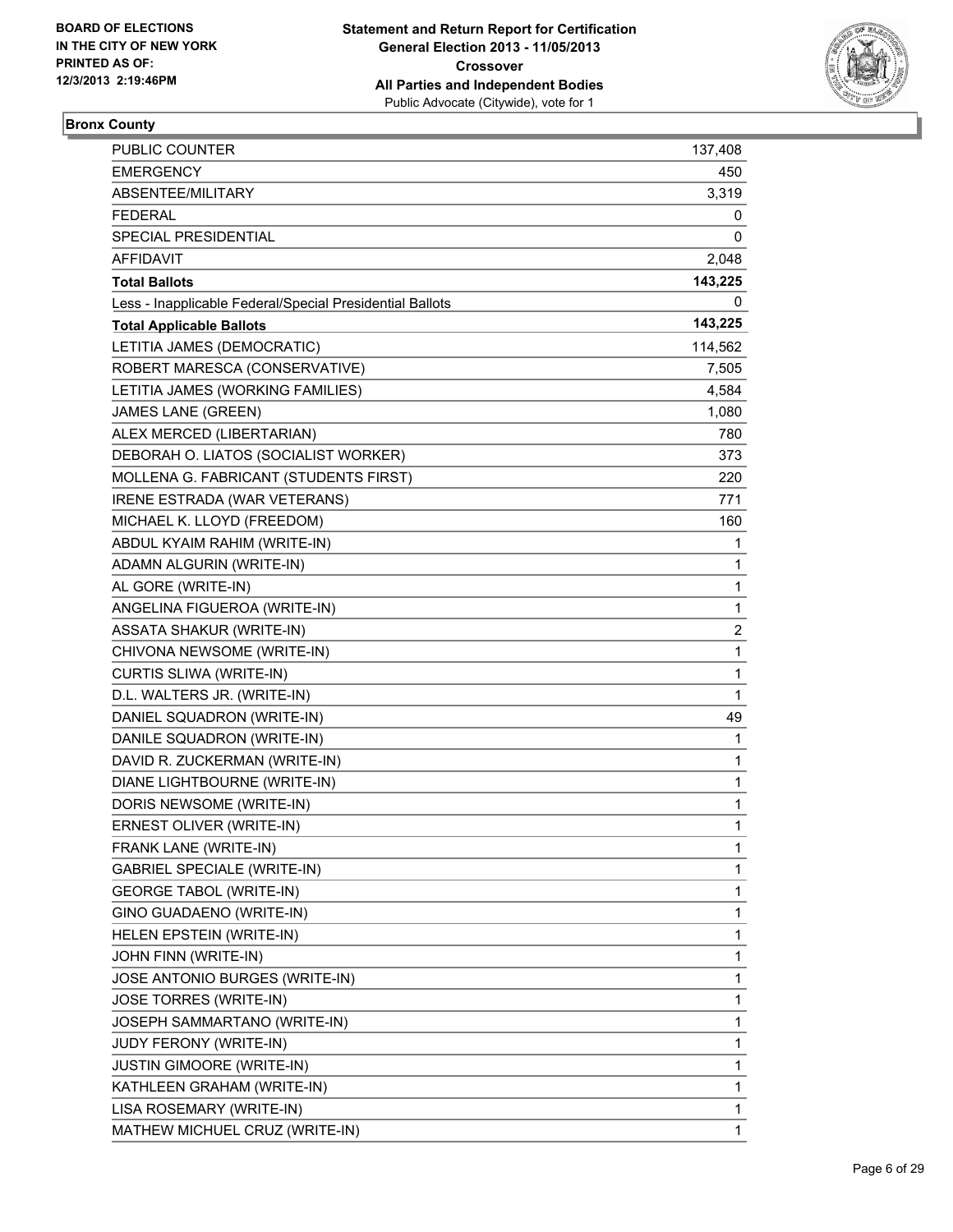

## **Bronx County**

| MONIA ABU JAMAL (WRITE-IN)         |                |
|------------------------------------|----------------|
| NOEL HAMLET (WRITE-IN)             |                |
| PAUL WILLIAM GATELY (WRITE-IN)     | 1              |
| RACHEL BOSCHEN (WRITE-IN)          | 1              |
| RACHEL E. BOSCHEN (WRITE-IN)       | 1              |
| RESHA SUOJANI (WRITE-IN)           | 1              |
| RUBEN DIAZ JR. (WRITE-IN)          | 1              |
| SAMUAL AYERD (WRITE-IN)            | 1              |
| SANDI LUSK (WRITE-IN)              | 1              |
| SHILOH LONG (WRITE-IN)             | 1              |
| THOMAS LAWRENSE (WRITE-IN)         | 1              |
| TOMMY MCMILLIAN (WRITE-IN)         | 1              |
| TREVOR ARCHER (WRITE-IN)           | 1              |
| TYRELL JOINER-EILAND (WRITE-IN)    |                |
| TYRRELL JC IRELAND (WRITE-IN)      | $\overline{2}$ |
| UNATTRIBUTABLE WRITE-IN (WRITE-IN) | 44             |
| WALTER WHITE (WRITE-IN)            |                |
| <b>Total Votes</b>                 | 130,173        |
| Unrecorded                         | 13,052         |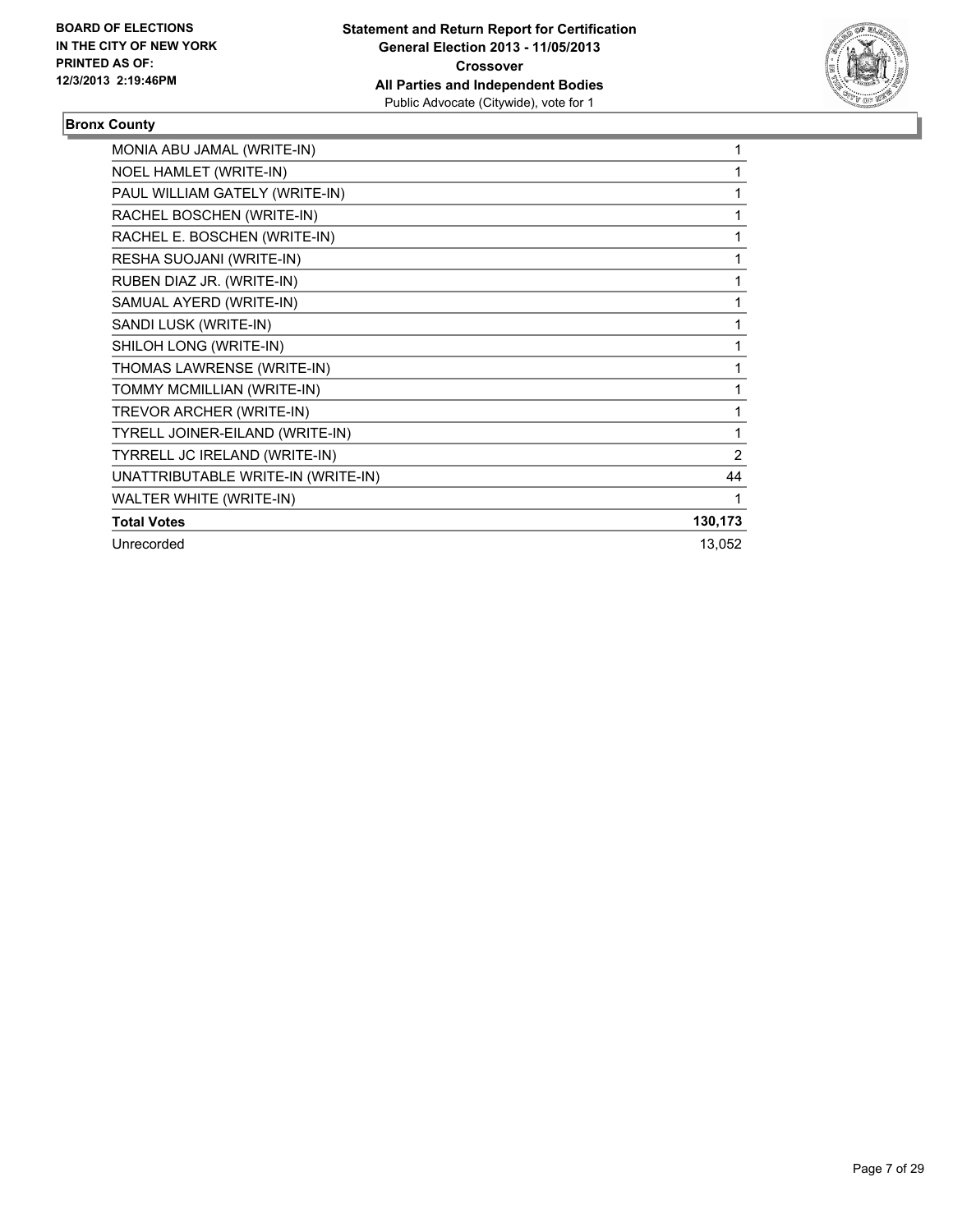

| PUBLIC COUNTER                                           | 332,720 |
|----------------------------------------------------------|---------|
| EMERGENCY                                                | 1,353   |
| ABSENTEE/MILITARY                                        | 6,865   |
| <b>FEDERAL</b>                                           | 0       |
| SPECIAL PRESIDENTIAL                                     | 0       |
| AFFIDAVIT                                                | 4,660   |
| <b>Total Ballots</b>                                     | 345,598 |
| Less - Inapplicable Federal/Special Presidential Ballots | 0       |
| <b>Total Applicable Ballots</b>                          | 345,598 |
| LETITIA JAMES (DEMOCRATIC)                               | 244,951 |
| ROBERT MARESCA (CONSERVATIVE)                            | 31,520  |
| LETITIA JAMES (WORKING FAMILIES)                         | 20,629  |
| <b>JAMES LANE (GREEN)</b>                                | 4,808   |
| ALEX MERCED (LIBERTARIAN)                                | 2,661   |
| DEBORAH O. LIATOS (SOCIALIST WORKER)                     | 1,632   |
| MOLLENA G. FABRICANT (STUDENTS FIRST)                    | 647     |
| IRENE ESTRADA (WAR VETERANS)                             | 908     |
| MICHAEL K. LLOYD (FREEDOM)                               | 640     |
| ABKHEN HESCHEL (WRITE-IN)                                | 1       |
| ABRABAM STERN (WRITE-IN)                                 | 1       |
| ADAM SHAMOSH (WRITE-IN)                                  | 1       |
| ALLGGRA ROMITA (WRITE-IN)                                | 1       |
| ALTER LIEBER (WRITE-IN)                                  | 1       |
| ANGELO DEMETROTOKOS (WRITE-IN)                           | 1       |
| ARIGDER MILLER (WRITE-IN)                                | 1       |
| ARISDAR MILLER (WRITE-IN)                                | 1       |
| ASON UNIQUE (WRITE-IN)                                   | 1       |
| AVA G DAWSON (WRITE-IN)                                  | 1       |
| BARBARA C RENDER (WRITE-IN)                              | 1       |
| <b>BART SIMPSON (WRITE-IN)</b>                           | 1       |
| BENDIT HALPERN (WRITE-IN)                                | 1       |
| BETTY BONANNO (WRITE-IN)                                 | 1       |
| BEVERLY DAINSR (WRITE-IN)                                | 1       |
| BILL CLINTON (WRITE-IN)                                  | 1       |
| <b>BORIS SUCHKOV (WRITE-IN)</b>                          | 1       |
| BRAD LANDER (WRITE-IN)                                   | 1       |
| <b>BRASE ROGERS (WRITE-IN)</b>                           | 1       |
| BRIAN SCHMITZ (WRITE-IN)                                 | 1       |
| BRITTANY STIGLER (WRITE-IN)                              | 1       |
| BRONWGER FLEMING JONES (WRITE-IN)                        | 1       |
| <b>BROOKE ROGERS (WRITE-IN)</b>                          | 1       |
| CAROL RIMLER (WRITE-IN)                                  | 1       |
| CATHERINE GUERAIERO (WRITE-IN)                           | 2       |
| CHAIN RUTNER (WRITE-IN)                                  | 1       |
| CHARLES HYNES (WRITE-IN)                                 | 2       |
| CHEZKY KATZ (WRITE-IN)                                   | 1       |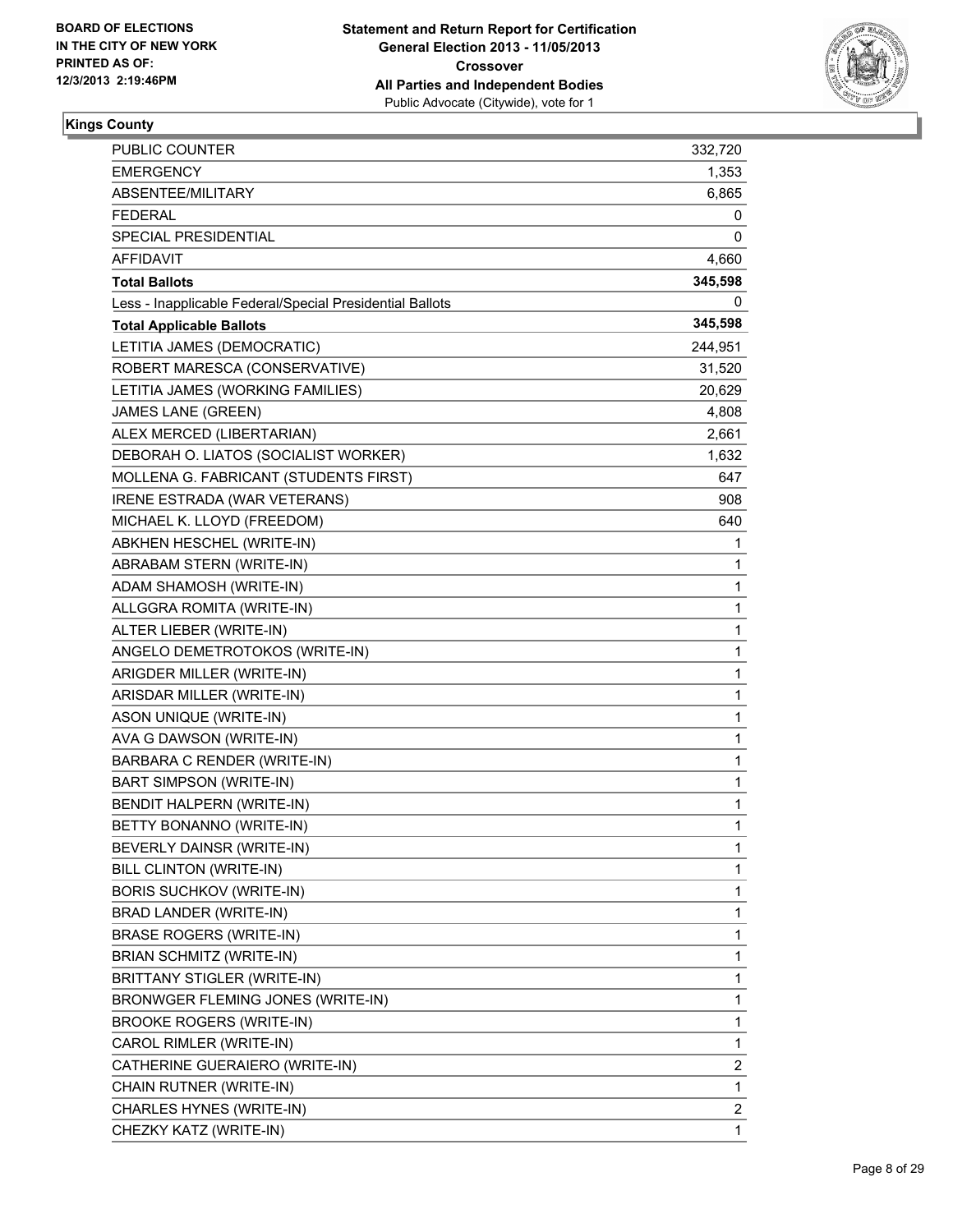

| CHRISTIAN MASSIMORE (WRITE-IN)     | 3            |
|------------------------------------|--------------|
| CHRISTINE QUINN (WRITE-IN)         | 1            |
| CHRISTOPHER DEMIC (WRITE-IN)       | $\mathbf{1}$ |
| CLAUDE EARL DERWITT III (WRITE-IN) | 1            |
| COLLEEN SNAVELY (WRITE-IN)         | $\mathbf 1$  |
| DAN BONANNO (WRITE-IN)             | 2            |
| DAN WEINER (WRITE-IN)              | 1            |
| DANEL ROSENBERG (WRITE-IN)         | 1            |
| DANIEL SHOWBRON (WRITE-IN)         | 1            |
| DANIEL SQUADRON (WRITE-IN)         | 254          |
| DAVID G GREENFIELD (WRITE-IN)      | $\mathbf{2}$ |
| DAVID KATLENSTEIN (WRITE-IN)       | 1            |
| DAVID KERRISON (WRITE-IN)          | $\mathbf{1}$ |
| DAVID SQUADRON (WRITE-IN)          | 2            |
| DAVID SUFFER (WRITE-IN)            | $\mathbf{1}$ |
| DEBRA DEWAM (WRITE-IN)             | 1            |
| ELIOT SPITZER (WRITE-IN)           | 3            |
| ESTHER BERGMAN (WRITE-IN)          | 1            |
| ESTHER GROSS (WRITE-IN)            | 1            |
| FREDA ROSENFELD (WRITE-IN)         | 1            |
| <b>GENE BERARDELL (WRITE-IN)</b>   | $\mathbf{1}$ |
| <b>GENE BERARDELLI (WRITE-IN)</b>  | 1            |
| <b>GENE RUSSIANAFF (WRITE-IN)</b>  | $\mathbf 1$  |
| GISDLE CASTRO (WRITE-IN)           | 1            |
| GREGORY DAVDOFF (WRITE-IN)         | $\mathbf{1}$ |
| GREGORY DAVIDZON (WRITE-IN)        | 2            |
| HILLEL ELY (WRITE-IN)              | $\mathbf 1$  |
| IAN D GIRSHEK (WRITE-IN)           | 2            |
| IAN D. GIRSHEK (WRITE-IN)          | 1            |
| IRVING REISMAN (WRITE-IN)          | 1            |
| <b>ISACC SHALON (WRITE-IN)</b>     | 1            |
| JACOB FRICOBERE (WRITE-IN)         | $\mathbf{1}$ |
| JACOB REISMAN (WRITE-IN)           | 1            |
| JACOB TILORE (WRITE-IN)            | 1            |
| JAY RAIBOURN (WRITE-IN)            | 1            |
| JEFF SMITH (WRITE-IN)              | $\mathbf 1$  |
| JENNY FARRELLY (WRITE-IN)          | 1            |
| JIMMY MCMILLAN (WRITE-IN)          | 2            |
| JODY REED (WRITE-IN)               | 1            |
| JOE LHOTA (WRITE-IN)               | 1            |
| JOHN DEWEY (WRITE-IN)              | 1            |
| JOHN SMITH (WRITE-IN)              | 1            |
| JOINER EILAND TYRELL (WRITE-IN)    | 1            |
| JONATHAN GURCES (WRITE-IN)         | 1            |
| JOSEOH WEBER (WRITE-IN)            | 1            |
| <b>JOSHUA KESHER (WRITE-IN)</b>    | 1            |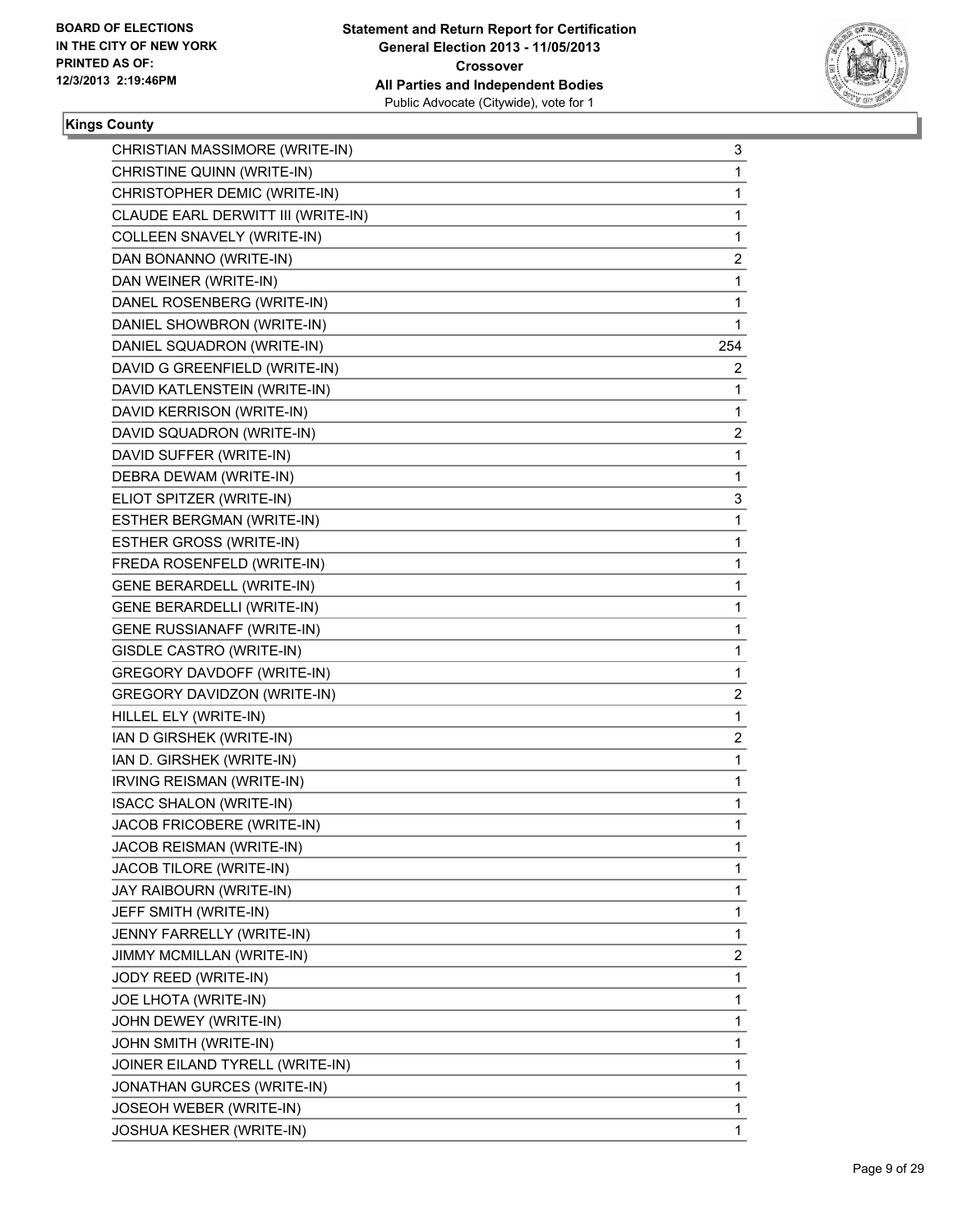

| JULLE HENDRICKS (WRITE-IN)<br>1<br>KAK EN-UN (WRITE-IN)<br>1<br>KELVIN LI (WRITE-IN)<br>1<br>KEN AWERNECK (WRITE-IN)<br>1<br>LIMAN GRAY (WRITE-IN)<br>1<br>LINDA FELLER (WRITE-IN)<br>1<br>LISA GRAY (WRITE-IN)<br>1<br>MALKA HADASSAH (WRITE-IN)<br>1<br>MARK GREEN (WRITE-IN)<br>1<br>MARUS MASRI (WRITE-IN)<br>1<br>MARY NATERS (WRITE-IN)<br>1<br>MATSYHI MAX (WRITE-IN)<br>1<br>MATT WELCH (WRITE-IN)<br>1<br>MEIR FOGEL (WRITE-IN)<br>1<br>MERYL GLICKSON (WRITE-IN)<br>1<br>MICHAEL BLOOMBERG (WRITE-IN)<br>2<br>MICHAEL FOREST (WRITE-IN)<br>1<br>MICHAEL L MARRELLA (WRITE-IN)<br>2<br>MICHAEL L. MARRELLA (WRITE-IN)<br>1<br>MIKE BLOOMBERG (WRITE-IN)<br>2<br>MITT ROMNEY (WRITE-IN)<br>1<br>MONIQUE MC WILLIAMS (WRITE-IN)<br>1<br>MOSHE HERZBERG (WRITE-IN)<br>1<br>MOSHE MORIWITZ (WRITE-IN)<br>1<br>MOSHE SELIG (WRITE-IN)<br>1<br>MOSHE WEBER (WRITE-IN)<br>1<br>NAFTACY FRIEDES (WRITE-IN)<br>1<br>NAFTALI KELSERIN (WRITE-IN)<br>1<br>NATHAN GRAY (WRITE-IN)<br>1<br>NIKKI MAURO (WRITE-IN)<br>1<br>NINA HAEVAL (WRITE-IN)<br>1<br>NOACH DEAR (WRITE-IN)<br>1<br>PAMELA BROADNAX (WRITE-IN)<br>1<br>1<br>PETE SANTIAGO (WRITE-IN)<br>PETER SANTIAGO (WRITE-IN)<br>1<br>PETER SIEGAL (WRITE-IN)<br>1<br>1<br>PETER WONG (WRITE-IN)<br>PHILLIPS J. ADAMS (WRITE-IN)<br>1<br>PINCHOS FRANKEL (WRITE-IN)<br>1<br>1<br>PNINA GAFFNEY (WRITE-IN)<br>RAFFAEL GUIDONE (WRITE-IN)<br>1<br>REB NACHMAN (WRITE-IN)<br>1<br>REUVEN ROSENBLUM (WRITE-IN)<br>1<br>RIAVIGOR MILLER (WRITE-IN)<br>1 | JUDY BROWN (WRITE-IN)       | 1 |
|-------------------------------------------------------------------------------------------------------------------------------------------------------------------------------------------------------------------------------------------------------------------------------------------------------------------------------------------------------------------------------------------------------------------------------------------------------------------------------------------------------------------------------------------------------------------------------------------------------------------------------------------------------------------------------------------------------------------------------------------------------------------------------------------------------------------------------------------------------------------------------------------------------------------------------------------------------------------------------------------------------------------------------------------------------------------------------------------------------------------------------------------------------------------------------------------------------------------------------------------------------------------------------------------------------------------------------------------------------------------------------------------------------------------------------------------------------------------------------------------------------|-----------------------------|---|
|                                                                                                                                                                                                                                                                                                                                                                                                                                                                                                                                                                                                                                                                                                                                                                                                                                                                                                                                                                                                                                                                                                                                                                                                                                                                                                                                                                                                                                                                                                       |                             |   |
|                                                                                                                                                                                                                                                                                                                                                                                                                                                                                                                                                                                                                                                                                                                                                                                                                                                                                                                                                                                                                                                                                                                                                                                                                                                                                                                                                                                                                                                                                                       |                             |   |
|                                                                                                                                                                                                                                                                                                                                                                                                                                                                                                                                                                                                                                                                                                                                                                                                                                                                                                                                                                                                                                                                                                                                                                                                                                                                                                                                                                                                                                                                                                       |                             |   |
|                                                                                                                                                                                                                                                                                                                                                                                                                                                                                                                                                                                                                                                                                                                                                                                                                                                                                                                                                                                                                                                                                                                                                                                                                                                                                                                                                                                                                                                                                                       |                             |   |
|                                                                                                                                                                                                                                                                                                                                                                                                                                                                                                                                                                                                                                                                                                                                                                                                                                                                                                                                                                                                                                                                                                                                                                                                                                                                                                                                                                                                                                                                                                       |                             |   |
|                                                                                                                                                                                                                                                                                                                                                                                                                                                                                                                                                                                                                                                                                                                                                                                                                                                                                                                                                                                                                                                                                                                                                                                                                                                                                                                                                                                                                                                                                                       |                             |   |
|                                                                                                                                                                                                                                                                                                                                                                                                                                                                                                                                                                                                                                                                                                                                                                                                                                                                                                                                                                                                                                                                                                                                                                                                                                                                                                                                                                                                                                                                                                       |                             |   |
|                                                                                                                                                                                                                                                                                                                                                                                                                                                                                                                                                                                                                                                                                                                                                                                                                                                                                                                                                                                                                                                                                                                                                                                                                                                                                                                                                                                                                                                                                                       |                             |   |
|                                                                                                                                                                                                                                                                                                                                                                                                                                                                                                                                                                                                                                                                                                                                                                                                                                                                                                                                                                                                                                                                                                                                                                                                                                                                                                                                                                                                                                                                                                       |                             |   |
|                                                                                                                                                                                                                                                                                                                                                                                                                                                                                                                                                                                                                                                                                                                                                                                                                                                                                                                                                                                                                                                                                                                                                                                                                                                                                                                                                                                                                                                                                                       |                             |   |
|                                                                                                                                                                                                                                                                                                                                                                                                                                                                                                                                                                                                                                                                                                                                                                                                                                                                                                                                                                                                                                                                                                                                                                                                                                                                                                                                                                                                                                                                                                       |                             |   |
|                                                                                                                                                                                                                                                                                                                                                                                                                                                                                                                                                                                                                                                                                                                                                                                                                                                                                                                                                                                                                                                                                                                                                                                                                                                                                                                                                                                                                                                                                                       |                             |   |
|                                                                                                                                                                                                                                                                                                                                                                                                                                                                                                                                                                                                                                                                                                                                                                                                                                                                                                                                                                                                                                                                                                                                                                                                                                                                                                                                                                                                                                                                                                       |                             |   |
|                                                                                                                                                                                                                                                                                                                                                                                                                                                                                                                                                                                                                                                                                                                                                                                                                                                                                                                                                                                                                                                                                                                                                                                                                                                                                                                                                                                                                                                                                                       |                             |   |
|                                                                                                                                                                                                                                                                                                                                                                                                                                                                                                                                                                                                                                                                                                                                                                                                                                                                                                                                                                                                                                                                                                                                                                                                                                                                                                                                                                                                                                                                                                       |                             |   |
|                                                                                                                                                                                                                                                                                                                                                                                                                                                                                                                                                                                                                                                                                                                                                                                                                                                                                                                                                                                                                                                                                                                                                                                                                                                                                                                                                                                                                                                                                                       |                             |   |
|                                                                                                                                                                                                                                                                                                                                                                                                                                                                                                                                                                                                                                                                                                                                                                                                                                                                                                                                                                                                                                                                                                                                                                                                                                                                                                                                                                                                                                                                                                       |                             |   |
|                                                                                                                                                                                                                                                                                                                                                                                                                                                                                                                                                                                                                                                                                                                                                                                                                                                                                                                                                                                                                                                                                                                                                                                                                                                                                                                                                                                                                                                                                                       |                             |   |
|                                                                                                                                                                                                                                                                                                                                                                                                                                                                                                                                                                                                                                                                                                                                                                                                                                                                                                                                                                                                                                                                                                                                                                                                                                                                                                                                                                                                                                                                                                       |                             |   |
|                                                                                                                                                                                                                                                                                                                                                                                                                                                                                                                                                                                                                                                                                                                                                                                                                                                                                                                                                                                                                                                                                                                                                                                                                                                                                                                                                                                                                                                                                                       |                             |   |
|                                                                                                                                                                                                                                                                                                                                                                                                                                                                                                                                                                                                                                                                                                                                                                                                                                                                                                                                                                                                                                                                                                                                                                                                                                                                                                                                                                                                                                                                                                       |                             |   |
|                                                                                                                                                                                                                                                                                                                                                                                                                                                                                                                                                                                                                                                                                                                                                                                                                                                                                                                                                                                                                                                                                                                                                                                                                                                                                                                                                                                                                                                                                                       |                             |   |
|                                                                                                                                                                                                                                                                                                                                                                                                                                                                                                                                                                                                                                                                                                                                                                                                                                                                                                                                                                                                                                                                                                                                                                                                                                                                                                                                                                                                                                                                                                       |                             |   |
|                                                                                                                                                                                                                                                                                                                                                                                                                                                                                                                                                                                                                                                                                                                                                                                                                                                                                                                                                                                                                                                                                                                                                                                                                                                                                                                                                                                                                                                                                                       |                             |   |
|                                                                                                                                                                                                                                                                                                                                                                                                                                                                                                                                                                                                                                                                                                                                                                                                                                                                                                                                                                                                                                                                                                                                                                                                                                                                                                                                                                                                                                                                                                       |                             |   |
|                                                                                                                                                                                                                                                                                                                                                                                                                                                                                                                                                                                                                                                                                                                                                                                                                                                                                                                                                                                                                                                                                                                                                                                                                                                                                                                                                                                                                                                                                                       |                             |   |
|                                                                                                                                                                                                                                                                                                                                                                                                                                                                                                                                                                                                                                                                                                                                                                                                                                                                                                                                                                                                                                                                                                                                                                                                                                                                                                                                                                                                                                                                                                       |                             |   |
|                                                                                                                                                                                                                                                                                                                                                                                                                                                                                                                                                                                                                                                                                                                                                                                                                                                                                                                                                                                                                                                                                                                                                                                                                                                                                                                                                                                                                                                                                                       |                             |   |
|                                                                                                                                                                                                                                                                                                                                                                                                                                                                                                                                                                                                                                                                                                                                                                                                                                                                                                                                                                                                                                                                                                                                                                                                                                                                                                                                                                                                                                                                                                       |                             |   |
|                                                                                                                                                                                                                                                                                                                                                                                                                                                                                                                                                                                                                                                                                                                                                                                                                                                                                                                                                                                                                                                                                                                                                                                                                                                                                                                                                                                                                                                                                                       |                             |   |
|                                                                                                                                                                                                                                                                                                                                                                                                                                                                                                                                                                                                                                                                                                                                                                                                                                                                                                                                                                                                                                                                                                                                                                                                                                                                                                                                                                                                                                                                                                       |                             |   |
|                                                                                                                                                                                                                                                                                                                                                                                                                                                                                                                                                                                                                                                                                                                                                                                                                                                                                                                                                                                                                                                                                                                                                                                                                                                                                                                                                                                                                                                                                                       |                             |   |
|                                                                                                                                                                                                                                                                                                                                                                                                                                                                                                                                                                                                                                                                                                                                                                                                                                                                                                                                                                                                                                                                                                                                                                                                                                                                                                                                                                                                                                                                                                       |                             |   |
|                                                                                                                                                                                                                                                                                                                                                                                                                                                                                                                                                                                                                                                                                                                                                                                                                                                                                                                                                                                                                                                                                                                                                                                                                                                                                                                                                                                                                                                                                                       |                             |   |
|                                                                                                                                                                                                                                                                                                                                                                                                                                                                                                                                                                                                                                                                                                                                                                                                                                                                                                                                                                                                                                                                                                                                                                                                                                                                                                                                                                                                                                                                                                       |                             |   |
|                                                                                                                                                                                                                                                                                                                                                                                                                                                                                                                                                                                                                                                                                                                                                                                                                                                                                                                                                                                                                                                                                                                                                                                                                                                                                                                                                                                                                                                                                                       |                             |   |
|                                                                                                                                                                                                                                                                                                                                                                                                                                                                                                                                                                                                                                                                                                                                                                                                                                                                                                                                                                                                                                                                                                                                                                                                                                                                                                                                                                                                                                                                                                       |                             |   |
|                                                                                                                                                                                                                                                                                                                                                                                                                                                                                                                                                                                                                                                                                                                                                                                                                                                                                                                                                                                                                                                                                                                                                                                                                                                                                                                                                                                                                                                                                                       |                             |   |
|                                                                                                                                                                                                                                                                                                                                                                                                                                                                                                                                                                                                                                                                                                                                                                                                                                                                                                                                                                                                                                                                                                                                                                                                                                                                                                                                                                                                                                                                                                       |                             |   |
|                                                                                                                                                                                                                                                                                                                                                                                                                                                                                                                                                                                                                                                                                                                                                                                                                                                                                                                                                                                                                                                                                                                                                                                                                                                                                                                                                                                                                                                                                                       |                             |   |
|                                                                                                                                                                                                                                                                                                                                                                                                                                                                                                                                                                                                                                                                                                                                                                                                                                                                                                                                                                                                                                                                                                                                                                                                                                                                                                                                                                                                                                                                                                       |                             |   |
|                                                                                                                                                                                                                                                                                                                                                                                                                                                                                                                                                                                                                                                                                                                                                                                                                                                                                                                                                                                                                                                                                                                                                                                                                                                                                                                                                                                                                                                                                                       |                             |   |
|                                                                                                                                                                                                                                                                                                                                                                                                                                                                                                                                                                                                                                                                                                                                                                                                                                                                                                                                                                                                                                                                                                                                                                                                                                                                                                                                                                                                                                                                                                       |                             |   |
|                                                                                                                                                                                                                                                                                                                                                                                                                                                                                                                                                                                                                                                                                                                                                                                                                                                                                                                                                                                                                                                                                                                                                                                                                                                                                                                                                                                                                                                                                                       |                             |   |
|                                                                                                                                                                                                                                                                                                                                                                                                                                                                                                                                                                                                                                                                                                                                                                                                                                                                                                                                                                                                                                                                                                                                                                                                                                                                                                                                                                                                                                                                                                       | RICHARD MICBWICZ (WRITE-IN) | 1 |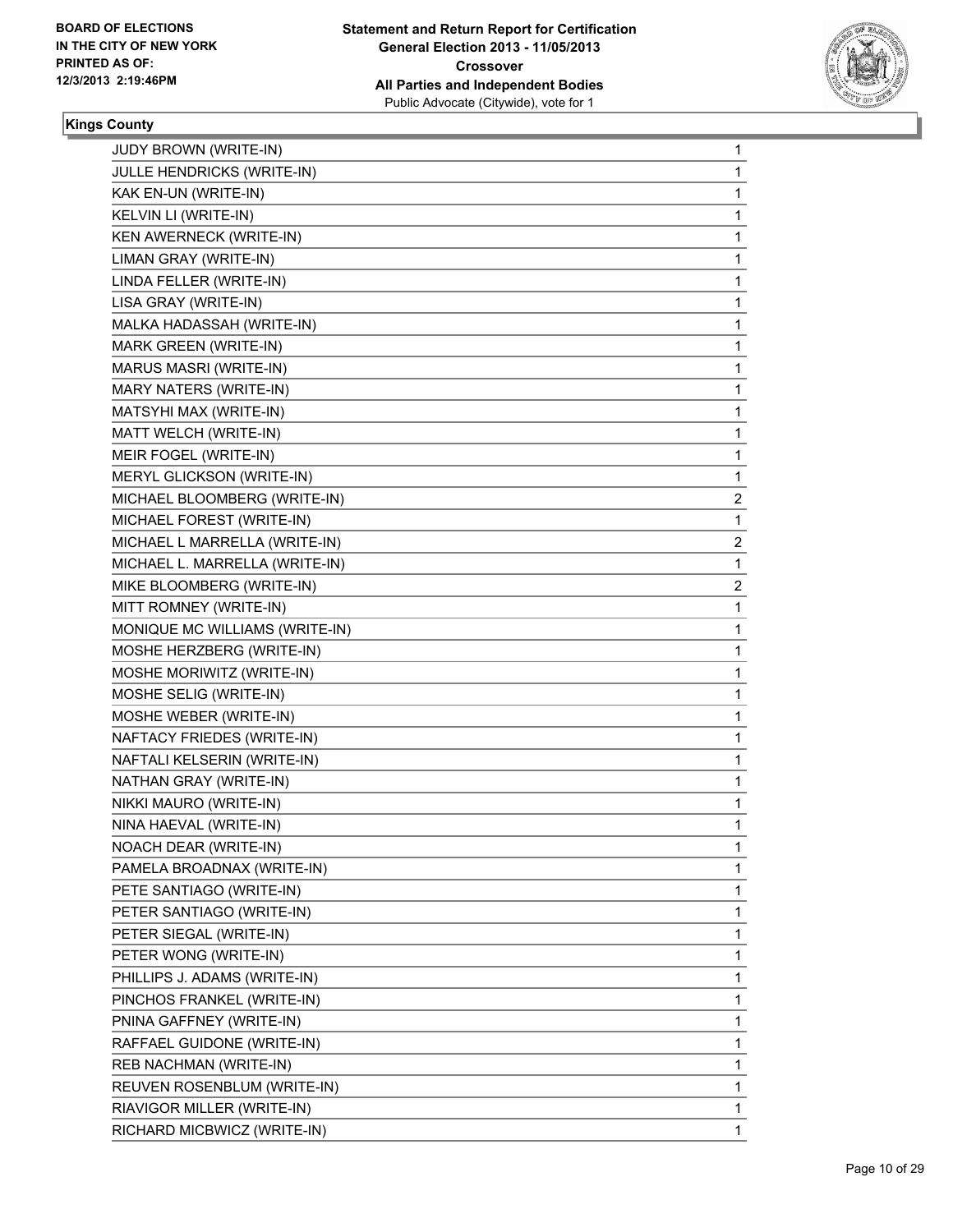

| RON BURGENDY (WRITE-IN)                | 1       |
|----------------------------------------|---------|
| SHAWN BOWDON (WRITE-IN)                | 1       |
| SIDIGUE WAI (WRITE-IN)                 | 1       |
| SIDNEY BROFSKY (WRITE-IN)              | 1       |
| SIFER ASEPH (WRITE-IN)                 | 1       |
| SIMCHA FELDER (WRITE-IN)               | 1       |
| SOPHIA BELSMERS (WRITE-IN)             | 1       |
| STEWART MILSTEIN (WRITE-IN)            | 1       |
| SUSAN R TUCKER (WRITE-IN)              | 1       |
| TAMARA MACAW (WRITE-IN)                | 1       |
| TATIANA LIBATTER (WRITE-IN)            | 1       |
| TERELL JOINER ESLAD (WRITE-IN)         | 1       |
| TOM PAYNE (WRITE-IN)                   | 1       |
| TRELL JOINER-EILAND (WRITE-IN)         | 1       |
| <b>TYRELL JOINER EILAND (WRITE-IN)</b> | 5       |
| UNATTRIBUTABLE WRITE-IN (WRITE-IN)     | 127     |
| VINCENT LONGOBANDI (WRITE-IN)          | 1       |
| <b>WALLACE RONEY (WRITE-IN)</b>        | 1       |
| WILLIAM HEINDEN (WRITE-IN)             | 1       |
| WILLIAM S. DAVIDSON (WRITE-IN)         | 1       |
| YEBDS HEIRFELD (WRITE-IN)              | 1       |
| YEHUDA KONSTAN (WRITE-IN)              | 1       |
| YITZCHOK FLESCHER (WRITE-IN)           | 1       |
| YOSEF HAYON (WRITE-IN)                 | 1       |
| ZEVI KOHEN (WRITE-IN)                  | 1       |
| <b>Total Votes</b>                     | 308,939 |
| Unrecorded                             | 36.659  |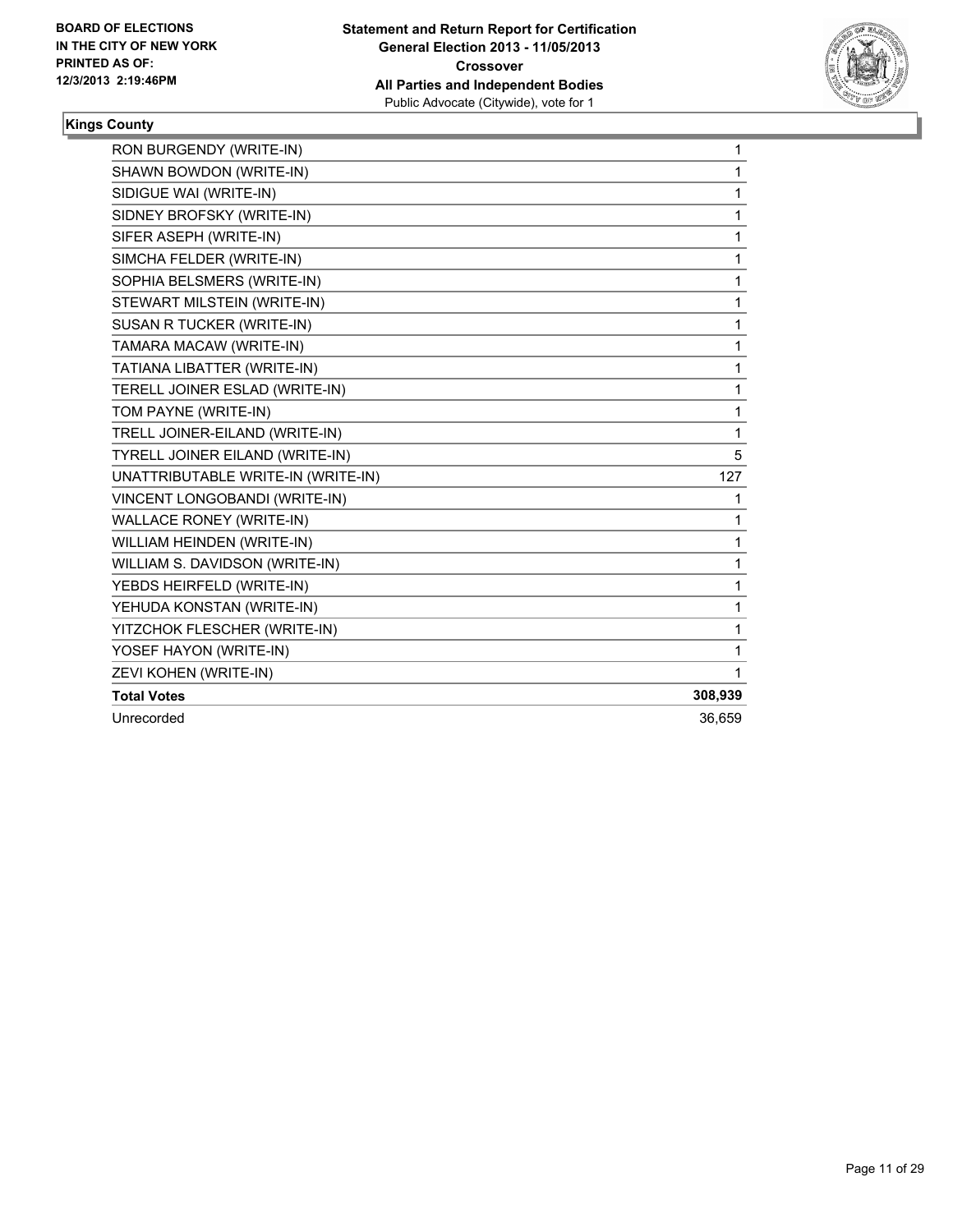

| <b>PUBLIC COUNTER</b>                                    | 251,817      |
|----------------------------------------------------------|--------------|
| <b>EMERGENCY</b>                                         | 151          |
| ABSENTEE/MILITARY                                        | 7,776        |
| <b>FEDERAL</b>                                           | 0            |
| SPECIAL PRESIDENTIAL                                     | 0            |
| AFFIDAVIT                                                | 2,344        |
| <b>Total Ballots</b>                                     | 262,088      |
| Less - Inapplicable Federal/Special Presidential Ballots | 0            |
| <b>Total Applicable Ballots</b>                          | 262,088      |
| LETITIA JAMES (DEMOCRATIC)                               | 177,883      |
| ROBERT MARESCA (CONSERVATIVE)                            | 32,641       |
| LETITIA JAMES (WORKING FAMILIES)                         | 10,102       |
| JAMES LANE (GREEN)                                       | 3,955        |
| ALEX MERCED (LIBERTARIAN)                                | 2,105        |
| DEBORAH O. LIATOS (SOCIALIST WORKER)                     | 1,454        |
| MOLLENA G. FABRICANT (STUDENTS FIRST)                    | 624          |
| IRENE ESTRADA (WAR VETERANS)                             | 1,235        |
| MICHAEL K. LLOYD (FREEDOM)                               | 419          |
| ABRAHMAN LINCOLN (WRITE-IN)                              | 1            |
| ACAN KATEMAN (WRITE-IN)                                  | 1            |
| AL CENTOLE (WRITE-IN)                                    | 1            |
| ALEX BYZSHTAIN (WRITE-IN)                                | 1            |
| ALEX ZABLOCKI (WRITE-IN)                                 | 2            |
| ANTHONY D'AMELIO (WRITE-IN)                              | 1            |
| ANTHONY WEINER (WRITE-IN)                                | 4            |
| ARTHUR D. SCEGER (WRITE-IN)                              | 1            |
| BERNARD COHEN (WRITE-IN)                                 | 1            |
| BILL DE BLASIO (WRITE-IN)                                | 1            |
| BRIAN LEIBOWITZ (WRITE-IN)                               | 1            |
| CHAD HOPKOVITE (WRITE-IN)                                | 2            |
| CHRIS BACKMON (WRITE-IN)                                 | 1            |
| CHRISTIAN NAUSER (WRITE-IN)                              | $\mathbf{1}$ |
| COREY GUMBS (WRITE-IN)                                   | 1            |
| <b>CURTIS SLIWA (WRITE-IN)</b>                           | 1            |
| DAN PACKER (WRITE-IN)                                    | 1            |
| DANIEL BOREDIN (WRITE-IN)                                | 1            |
| DANIEL SQUADRON (WRITE-IN)                               | 166          |
| DANIEL SQUARDON (WRITE-IN)                               | 2            |
| DARA HAAS (WRITE-IN)                                     | 1            |
| DAVE MCCUTCHEON (WRITE-IN)                               | 1            |
| DAVID DI PARTOVA (WRITE-IN)                              | 1            |
| DAVID SQUADRON (WRITE-IN)                                | 3            |
| DON F MATTA (WRITE-IN)                                   | 1            |
| DONNA FREDERIC KSEN (WRITE-IN)                           | 1            |
| ED MCCLOSKEY (WRITE-IN)                                  | 1            |
| ED WENDELL (WRITE-IN)                                    | 1            |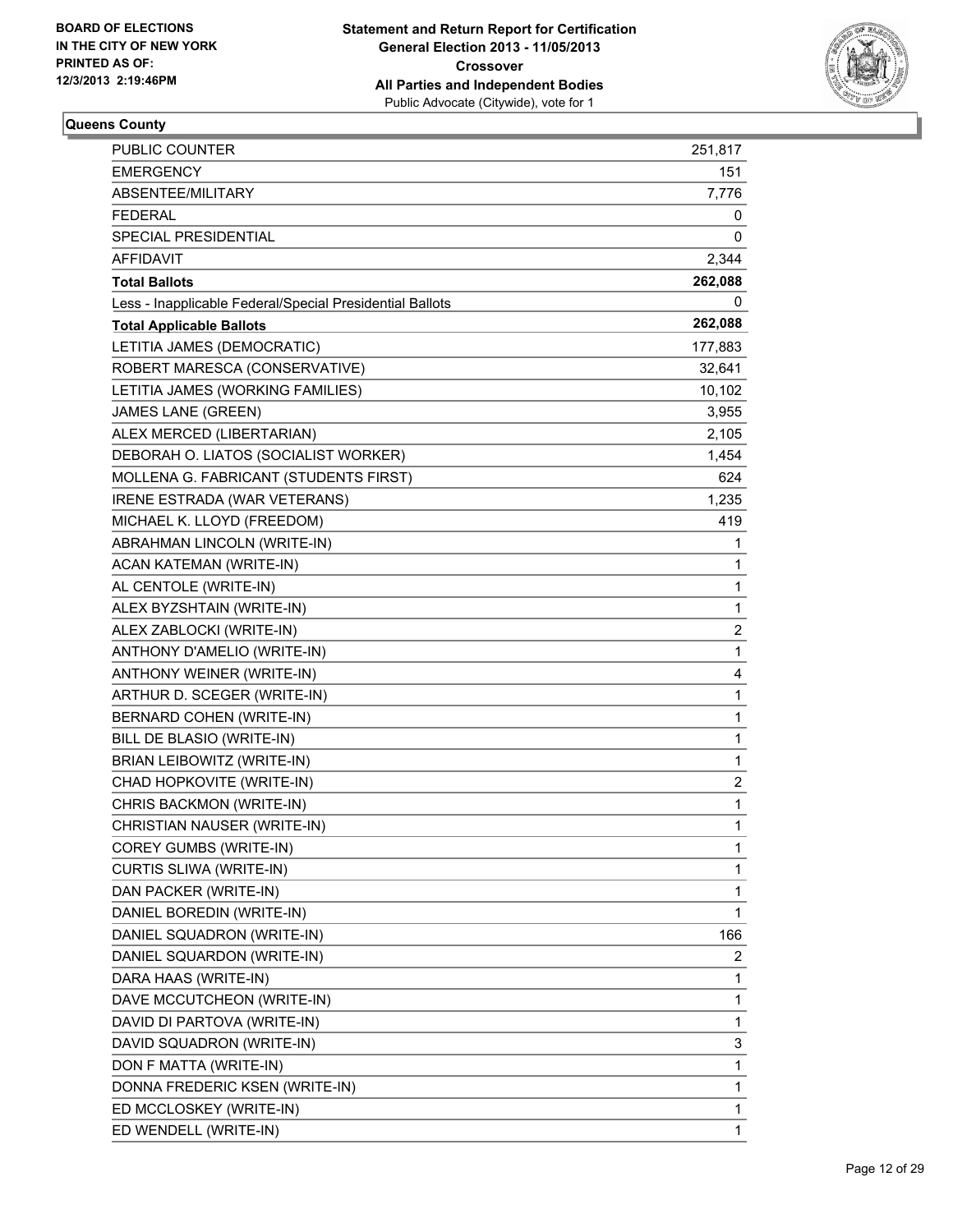

| EDDIE STEEL (WRITE-IN)           | 1              |
|----------------------------------|----------------|
| EDWARD SCORILLO (WRITE-IN)       | 1              |
| ELENA BRANDT (WRITE-IN)          | 1              |
| ELISHA GEWANTER (WRITE-IN)       | 1              |
| ELLIOT SIEGAL (WRITE-IN)         | 1              |
| ERIC GICIA (WRITE-IN)            | 1              |
| ERICK SALGADO (WRITE-IN)         | 4              |
| ERROL LEWIS (WRITE-IN)           | 1              |
| EVERGREEN CHEU (WRITE-IN)        | 1              |
| FRANK PADAVAN (WRITE-IN)         | 1              |
| GAVEN NOWAK (WRITE-IN)           | 1              |
| <b>GEORGE ONORATO (WRITE-IN)</b> | 1              |
| HAROLD SHUTTE (WRITE-IN)         | 1              |
| JAINE ALAND (WRITE-IN)           | 1              |
| JAMES HOANG (WRITE-IN)           | 1              |
| JAMES J. TRIKAS (WRITE-IN)       | 1              |
| JAMES MOONEY (WRITE-IN)          | 1              |
| JASON SCHARTT (WRITE-IN)         | 1              |
| JESSE HANSEN (WRITE-IN)          | $\overline{2}$ |
| JIMMY MCMILLAN (WRITE-IN)        | $\mathbf{2}$   |
| JOE LHOTA (WRITE-IN)             | 3              |
| JOHN BOUGIAMAS (WRITE-IN)        | 1              |
| JOHN COBBS (WRITE-IN)            | 1              |
| JOHN NAUDUS (WRITE-IN)           | 2              |
| JOHN TEST (WRITE-IN)             | 3              |
| JOHN W. CRONIN (WRITE-IN)        | 1              |
| JONATHAN GROSSMAN (WRITE-IN)     | 1              |
| JONATHAN HUI (WRITE-IN)          | 1              |
| JONATHON LEB (WRITE-IN)          | 1              |
| JOSEPH A SURACI (WRITE-IN)       | 1              |
| JOSEPH A. VIDAL (WRITE-IN)       | 1              |
| JOSEPH KARLYA (WRITE-IN)         | 1              |
| JUDY DILL (WRITE-IN)             | 1              |
| JUSTIN NOT JACOBS (WRITE-IN)     | 1              |
| KAMIL KRAWCZYK (WRITE-IN)        | 1              |
| KEVIN MONTALVO (WRITE-IN)        | 1              |
| KWEISI MFUME (WRITE-IN)          | 1              |
| LANCE EASTACHE (WRITE-IN)        | 1              |
| LEONA FERGUSON (WRITE-IN)        | 1              |
| LISA COOPERBERG (WRITE-IN)       | 1              |
| LUCY PORTER (WRITE-IN)           | 1              |
| MARIO CUOMO (WRITE-IN)           | 1              |
| MARK J BIBILS (WRITE-IN)         | 1              |
| MARK LILAKOS (WRITE-IN)          | 1              |
| MARY MARKOWITZ (WRITE-IN)        | 1              |
| MARY VORMITTAG (WRITE-IN)        | 1              |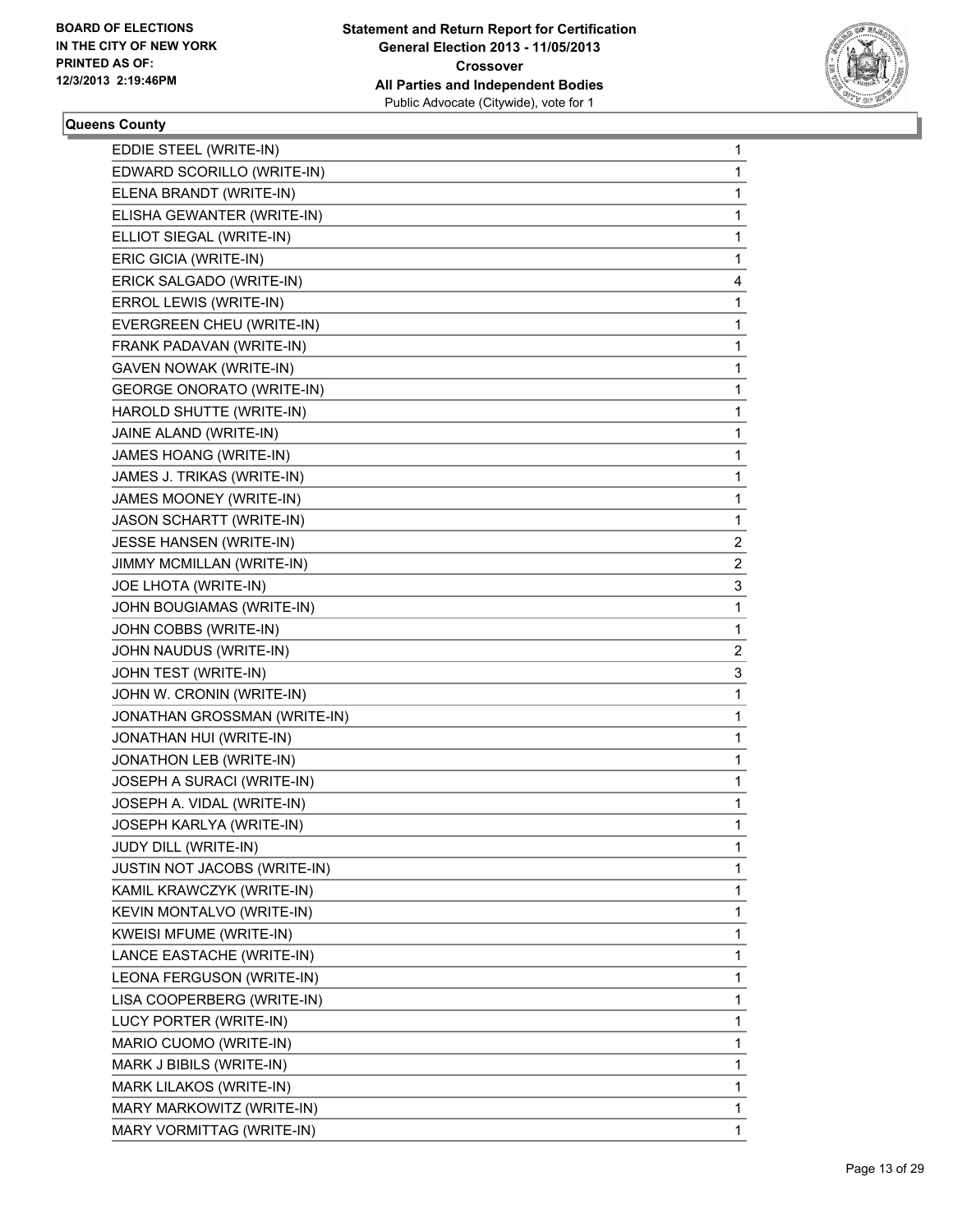

| MATT MOSKOWITZ (WRITE-IN)          | 1  |
|------------------------------------|----|
| MATT REEVES (WRITE-IN)             | 1  |
| MAURICE PINGON (WRITE-IN)          | 1  |
| MAYLIN CAMPBELL (WRITE-IN)         | 1  |
| MICHAEL GRASSO (WRITE-IN)          | 1  |
| MIKE BLOOMBERG (WRITE-IN)          | 2  |
| MITCHELL C. SCHWADRON (WRITE-IN)   | 1  |
| MORGAN JOHNSON (WRITE-IN)          | 1  |
| NECHE MIAH HOCH (WRITE-IN)         | 1  |
| <b>NEIL MALONE (WRITE-IN)</b>      | 1  |
| NINA DE BLASIO (WRITE-IN)          | 2  |
| NOAM CHOMSKY (WRITE-IN)            | 1  |
| NORMAN SIEGEL (WRITE-IN)           | 1  |
| PAMELA ANDERSON (WRITE-IN)         | 1  |
| PATRICK SETNOFF (WRITE-IN)         | 1  |
| PETE MOZDAAN (WRITE-IN)            | 1  |
| PETER CHONG (WRITE-IN)             | 1  |
| PETER VALLONE (WRITE-IN)           | 4  |
| PHILIP MICHAEL MCGRORY (WRITE-IN)  | 1  |
| RABBI DAVID (WRITE-IN)             | 1  |
| RALPH COFALO (WRITE-IN)            | 1  |
| RALPH NADER (WRITE-IN)             | 1  |
| REDHA PATEL (WRITE-IN)             | 1  |
| RESHMA SAUJANI (WRITE-IN)          | 1  |
| RICHARD CHENEY (WRITE-IN)          | 1  |
| RICHARD ROSENHAMMER (WRITE-IN)     | 1  |
| ROBBIE SHEIKH (WRITE-IN)           | 1  |
| ROSE HASER (WRITE-IN)              | 1  |
| RUDY GIULIANI (WRITE-IN)           | 2  |
| RYAN CALLAHAN (WRITE-IN)           | 1  |
| SALLIE ELKORDY (WRITE-IN)          | 1  |
| SANDY SANTANA (WRITE-IN)           | 1  |
| SANT JARNGIL SINGH (WRITE-IN)      | 1  |
| SAUL NADEL (WRITE-IN)              | 1  |
| SCOTT I. MISHALL (WRITE-IN)        | 1  |
| SCOTT L FREDRICKS (WRITE-IN)       | 1  |
| SEAN DEBIASE (WRITE-IN)            | 1  |
| STEVEN BUSCOTTI (WRITE-IN)         | 1  |
| TRAYON CHRISTIAN (WRITE-IN)        | 1  |
| TRISTA SUMMA (WRITE-IN)            | 1  |
| TYRELL JOINER EILAND (WRITE-IN)    | 14 |
| UNATTRIBUTABLE WRITE-IN (WRITE-IN) | 98 |
| VERPENG KATS (WRITE-IN)            | 1  |
| VICTOR SANTOS (WRITE-IN)           | 1  |
| WALTER IWANCHIW (WRITE-IN)         | 1  |
| WARREN WILHELM (WRITE-IN)          | 1  |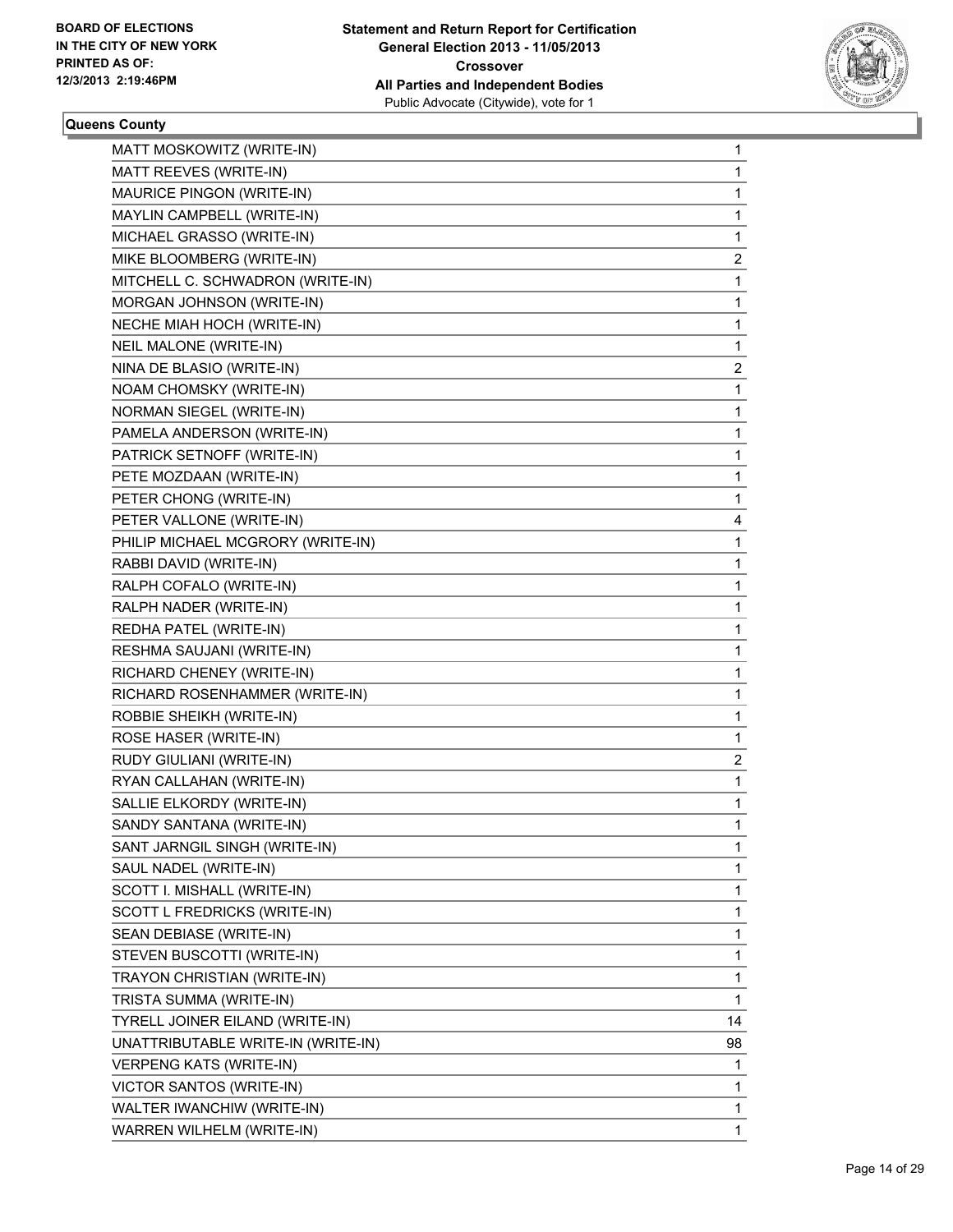

| WILLIAM HELMS III (WRITE-IN) |         |
|------------------------------|---------|
| WILLIAM ISLER (WRITE-IN)     |         |
| WILLIAM RADSKE (WRITE-IN)    |         |
| WILLIE L BARKER (WRITE-IN)   |         |
| YEVGENY SAMOKHLOB (WRITE-IN) |         |
| ZEANNE WOOFINGTON (WRITE-IN) |         |
| <b>Total Votes</b>           | 230,843 |
| Unrecorded                   | 31.245  |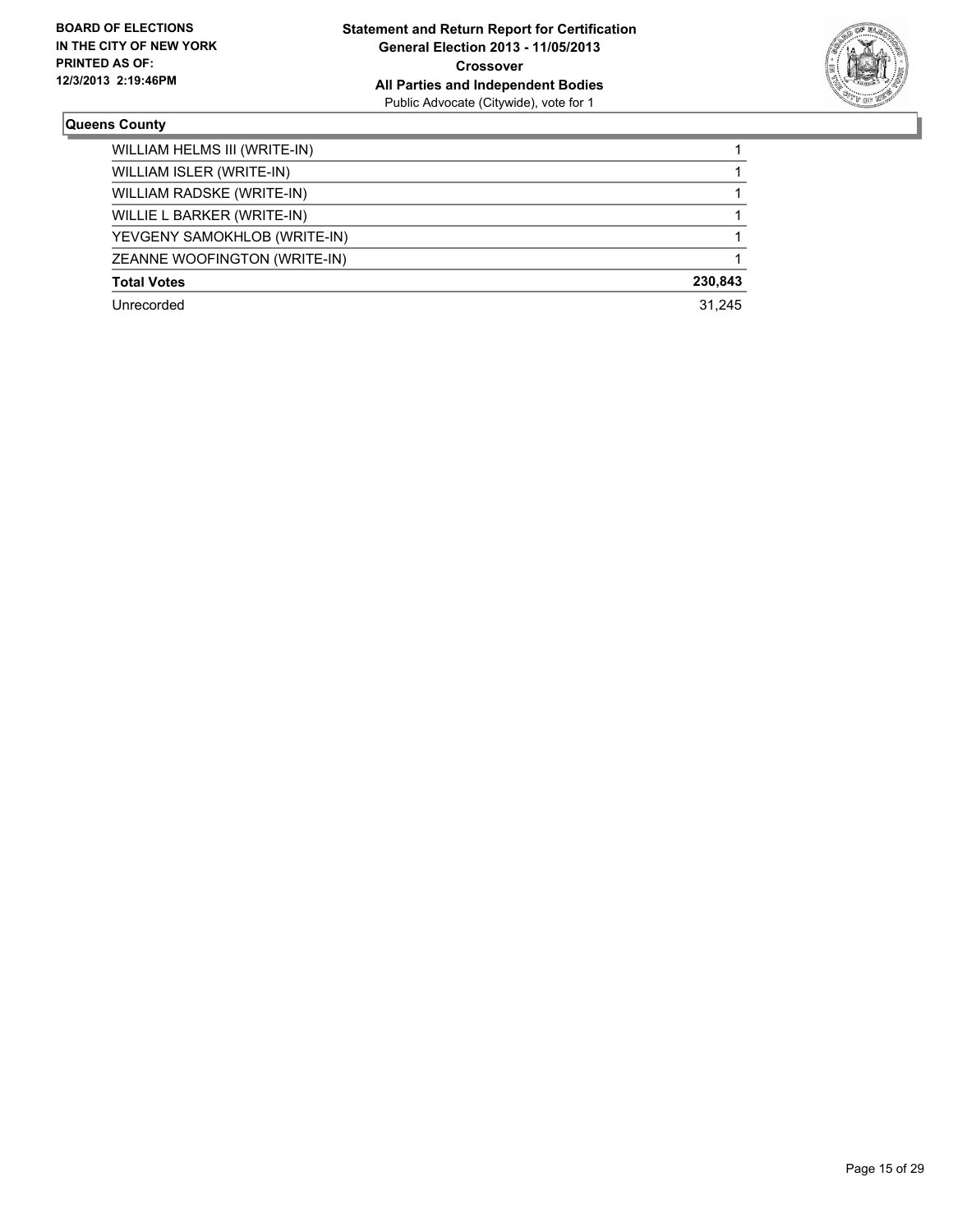

## **Richmond County**

| PUBLIC COUNTER                                           | 72,119                  |
|----------------------------------------------------------|-------------------------|
| EMERGENCY                                                | 7                       |
| ABSENTEE/MILITARY                                        | 3,442                   |
| <b>FEDERAL</b>                                           | 0                       |
| SPECIAL PRESIDENTIAL                                     | 0                       |
| <b>AFFIDAVIT</b>                                         | 447                     |
| <b>Total Ballots</b>                                     | 76,015                  |
| Less - Inapplicable Federal/Special Presidential Ballots | 0                       |
| <b>Total Applicable Ballots</b>                          | 76,015                  |
| LETITIA JAMES (DEMOCRATIC)                               | 33,628                  |
| ROBERT MARESCA (CONSERVATIVE)                            | 23,711                  |
| LETITIA JAMES (WORKING FAMILIES)                         | 3,279                   |
| <b>JAMES LANE (GREEN)</b>                                | 1,059                   |
| ALEX MERCED (LIBERTARIAN)                                | 849                     |
| DEBORAH O. LIATOS (SOCIALIST WORKER)                     | 372                     |
| MOLLENA G. FABRICANT (STUDENTS FIRST)                    | 248                     |
| IRENE ESTRADA (WAR VETERANS)                             | 470                     |
| MICHAEL K. LLOYD (FREEDOM)                               | 149                     |
| ADAM LEVINE (WRITE-IN)                                   | 1                       |
| ALEX P. KEATON (WRITE-IN)                                | 1                       |
| ALEX T. ZABLOCKI (WRITE-IN)                              | 7                       |
| AMANDA REE DAVIS (WRITE-IN)                              | $\mathbf 1$             |
| ANDREW P. OLSEN (WRITE-IN)                               | 1                       |
| ANTHONY REINHART (WRITE-IN)                              | $\overline{2}$          |
| ANTHONY WEINER (WRITE-IN)                                | $\overline{\mathbf{c}}$ |
| ARTHUR FOGEL (WRITE-IN)                                  | 1                       |
| <b>AUSTIN ELLMAN (WRITE-IN)</b>                          | 1                       |
| BARNEY ZAHN (WRITE-IN)                                   | 1                       |
| BERILICDT LAYCATUNGA (WRITE-IN)                          | 1                       |
| BERNHARDT LOGEN FRAGEN (WRITE-IN)                        | 1                       |
| CASSANDRA STERN (WRITE-IN)                               | 1                       |
| CATHY GUERRIERO (WRITE-IN)                               | 1                       |
| CHARLES HYNES (WRITE-IN)                                 | 1                       |
| CHRISTIAN GALLO (WRITE-IN)                               | 1                       |
| CHUCK NORRIS (WRITE-IN)                                  | 1                       |
| DANIEL E. SQUADRON (WRITE-IN)                            | 35                      |
| DANNY PANZELLA (WRITE-IN)                                | 1                       |
| DAVID MICHAEL CARR (WRITE-IN)                            | 3                       |
| DIANE J. SAVINO (WRITE-IN)                               | 7                       |
| <b>GEORGE CODD (WRITE-IN)</b>                            | 1                       |
| <b>GRIFFIN FOSSELLA (WRITE-IN)</b>                       | 1                       |
| JACK TWIST (WRITE-IN)                                    | 1                       |
| JAMES A. ALFANO (WRITE-IN)                               | 1                       |
| JAMES J. EDGEWATER (WRITE-IN)                            | 1                       |
| JEANNE COLLINI (WRITE-IN)                                | $\overline{2}$          |
| JEN TOBACCO (WRITE-IN)                                   | 1                       |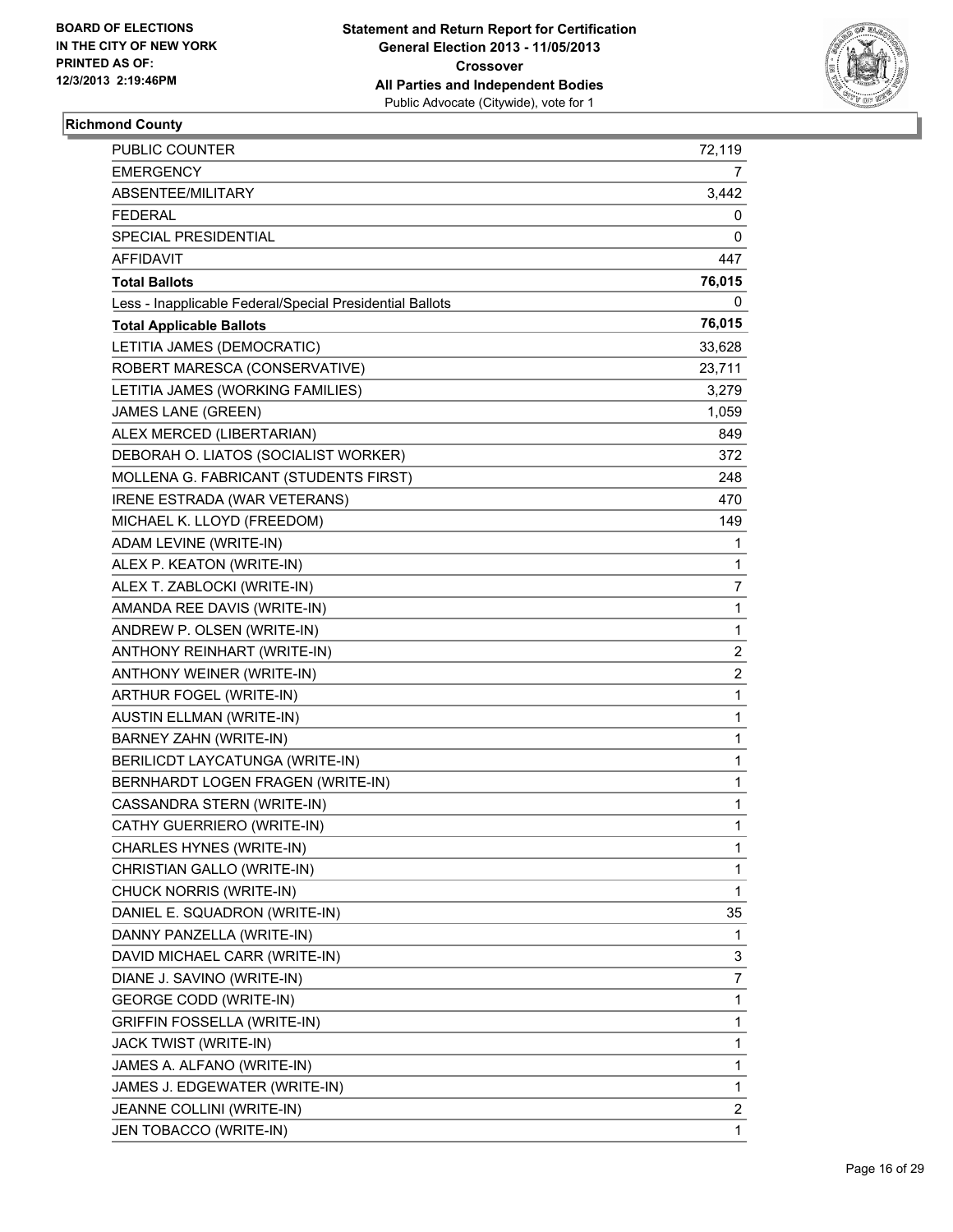

## **Richmond County**

| JOE GORGA (WRITE-IN)               | 1              |
|------------------------------------|----------------|
| JOHN MANCUSO (WRITE-IN)            | 1              |
| JOHN TEST (WRITE-IN)               | 1              |
| JOINER EILAND (WRITE-IN)           | 1              |
| JON BRUNO RANDAZZO (WRITE-IN)      | 1              |
| JOSEPH MCCARTHY (WRITE-IN)         | 1              |
| JOSEPH PASCARELLA (WRITE-IN)       | 2              |
| KAMILLAH HANKS (WRITE-IN)          | 1              |
| KATHLEEN DEIGNAN (WRITE-IN)        | 1              |
| KATHLEEN GORMAN (WRITE-IN)         | 2              |
| KYLE RIORDAN (WRITE-IN)            | 1              |
| LAROY HANLEY (WRITE-IN)            | 1              |
| LISA GIOVINAZZO (WRITE-IN)         | 1              |
| LISA GREY (WRITE-IN)               | 1              |
| LYNN BODNOR KELLY (WRITE-IN)       | 1              |
| MARRIETTA CANNING (WRITE-IN)       | 1              |
| MATT MALLOY (WRITE-IN)             | 1              |
| MAX BLITZER (WRITE-IN)             | 1              |
| MAX BOER JR. (WRITE-IN)            | 1              |
| MENDY MIROCZNIK (WRITE-IN)         | 1              |
| MICHAEL JOHN ANTE (WRITE-IN)       | 1              |
| MICHAEL REILLY (WRITE-IN)          | 2              |
| MUMIA ABAGAMAL (WRITE-IN)          | 1              |
| NICOLE MALLIOTAKIS (WRITE-IN)      | 1              |
| RESHMA SAUJANI (WRITE-IN)          | 1              |
| ROBERT DENKER (WRITE-IN)           | 1              |
| ROBERT MCFEELEY (WRITE-IN)         | 1              |
| ROSARIO BELTRAN BREAKER (WRITE-IN) | 1              |
| RUDOLPH GUILIANI (WRITE-IN)        | 1              |
| RYAN O'CONNER (WRITE-IN)           | 1              |
| SEAN MULLIGAN (WRITE-IN)           | 1              |
| SEAN WALSH (WRITE-IN)              | 1              |
| STEVE SPANAGNA (WRITE-IN)          | 1              |
| THOMAS P. MARTIN (WRITE-IN)        | 1              |
| THOMAS R. ZABLOCKI (WRITE-IN)      | 1              |
| TOM LA GUIDIRE (WRITE-IN)          | 1              |
| TYRELL JOINER EILAND (WRITE-IN)    | $\overline{2}$ |
| UNATTRIBUTABLE WRITE-IN (WRITE-IN) | 33             |
| VITO CONENA (WRITE-IN)             | 1              |
| <b>Total Votes</b>                 | 63,919         |
| Unrecorded                         | 12,096         |
|                                    |                |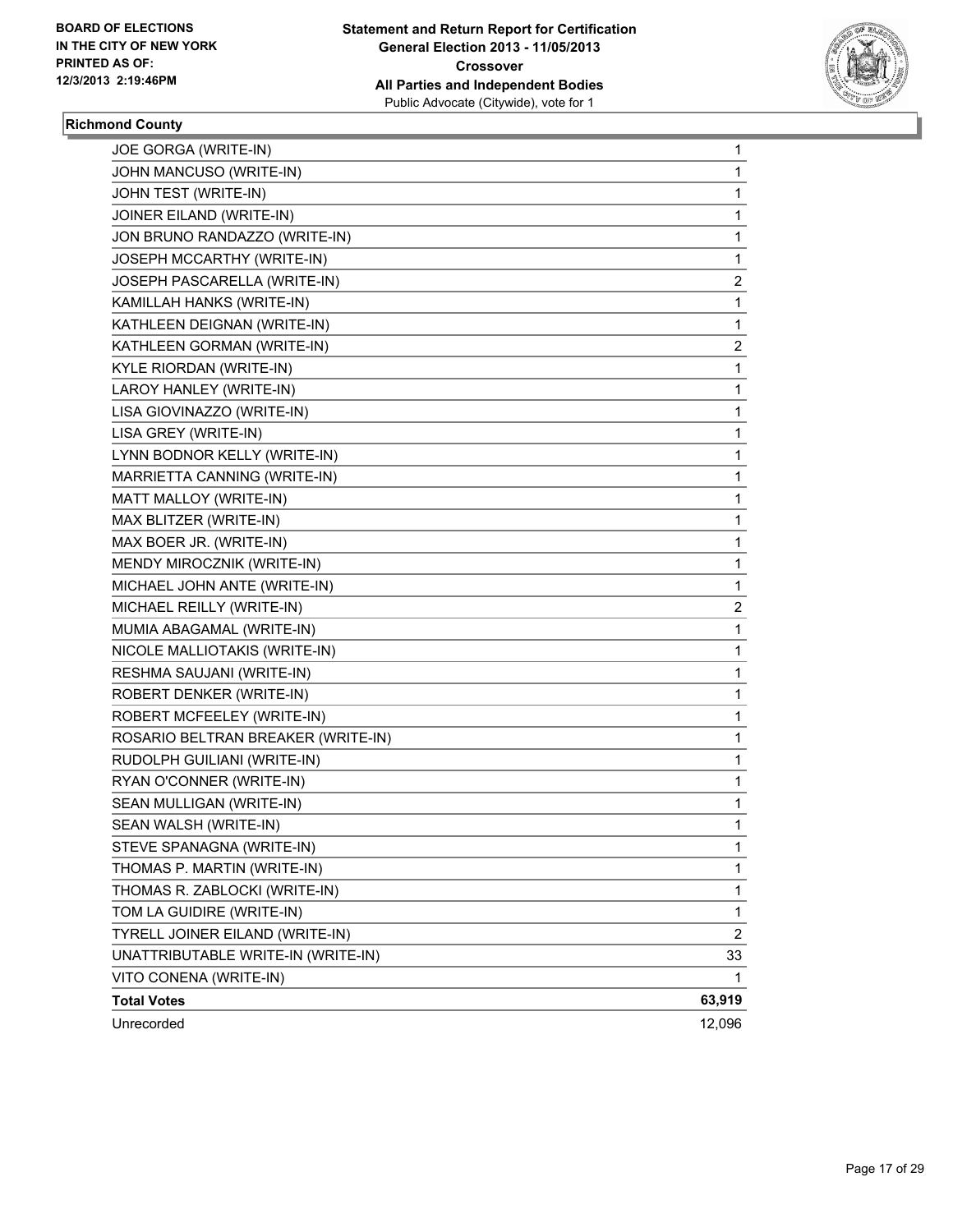

| PUBLIC COUNTER                                           | 1,057,897 |
|----------------------------------------------------------|-----------|
| <b>EMERGENCY</b>                                         | 2,456     |
| ABSENTEE/MILITARY                                        | 29,395    |
| <b>FEDERAL</b>                                           | 0         |
| SPECIAL PRESIDENTIAL                                     | 0         |
| AFFIDAVIT                                                | 12,652    |
| <b>Total Ballots</b>                                     | 1,102,400 |
| Less - Inapplicable Federal/Special Presidential Ballots | 0         |
| <b>Total Applicable Ballots</b>                          | 1,102,400 |
| LETITIA JAMES (DEMOCRATIC)                               | 761,058   |
| ROBERT MARESCA (CONSERVATIVE)                            | 119,768   |
| LETITIA JAMES (WORKING FAMILIES)                         | 53,821    |
| JAMES LANE (GREEN)                                       | 16,974    |
| ALEX MERCED (LIBERTARIAN)                                | 10,419    |
| DEBORAH O. LIATOS (SOCIALIST WORKER)                     | 5,114     |
| MOLLENA G. FABRICANT (STUDENTS FIRST)                    | 2,391     |
| IRENE ESTRADA (WAR VETERANS)                             | 4,216     |
| MICHAEL K. LLOYD (FREEDOM)                               | 1,799     |
| ABDUL KYAIM RAHIM (WRITE-IN)                             | 1         |
| ABKHEN HESCHEL (WRITE-IN)                                | 1         |
| ABRABAM STERN (WRITE-IN)                                 | 1         |
| ABRAHMAN LINCOLN (WRITE-IN)                              | 1         |
| ACAN KATEMAN (WRITE-IN)                                  | 1         |
| ADAM LEVINE (WRITE-IN)                                   | 1         |
| ADAM SHAMOSH (WRITE-IN)                                  | 1         |
| ADAMN ALGURIN (WRITE-IN)                                 | 1         |
| AL CENTOLE (WRITE-IN)                                    | 1         |
| AL GORE (WRITE-IN)                                       | 1         |
| ALAN KEYES (WRITE-IN)                                    | 1         |
| ALBERT LEWITINN (WRITE-IN)                               | 1         |
| ALEX BYZSHTAIN (WRITE-IN)                                | 1         |
| ALEX KO ROSS (WRITE-IN)                                  | 1         |
| ALEX P. KEATON (WRITE-IN)                                | 1         |
| ALEX PELLEGRINO (WRITE-IN)                               | 1         |
| ALEX T. ZABLOCKI (WRITE-IN)                              | 7         |
| ALEX ZABLOCKI (WRITE-IN)                                 | 3         |
| ALEXANDER VON DE (WRITE-IN)                              | 1         |
| ALEXANDRA PEMERA RTZ (WRITE-IN)                          | 1         |
| ALLGGRA ROMITA (WRITE-IN)                                | 1         |
| ALONZO LOVZ (WRITE-IN)                                   | 1         |
| ALTER LIEBER (WRITE-IN)                                  | 1         |
| AMANDA REE DAVIS (WRITE-IN)                              | 1         |
| AMTRA BAREKIS (WRITE-IN)                                 | 1         |
| ANDREW FRISHIE (WRITE-IN)                                | 1         |
| ANDREW JUNER (WRITE-IN)                                  | 1         |
| ANDREW M. KLUGER (WRITE-IN)                              | 1         |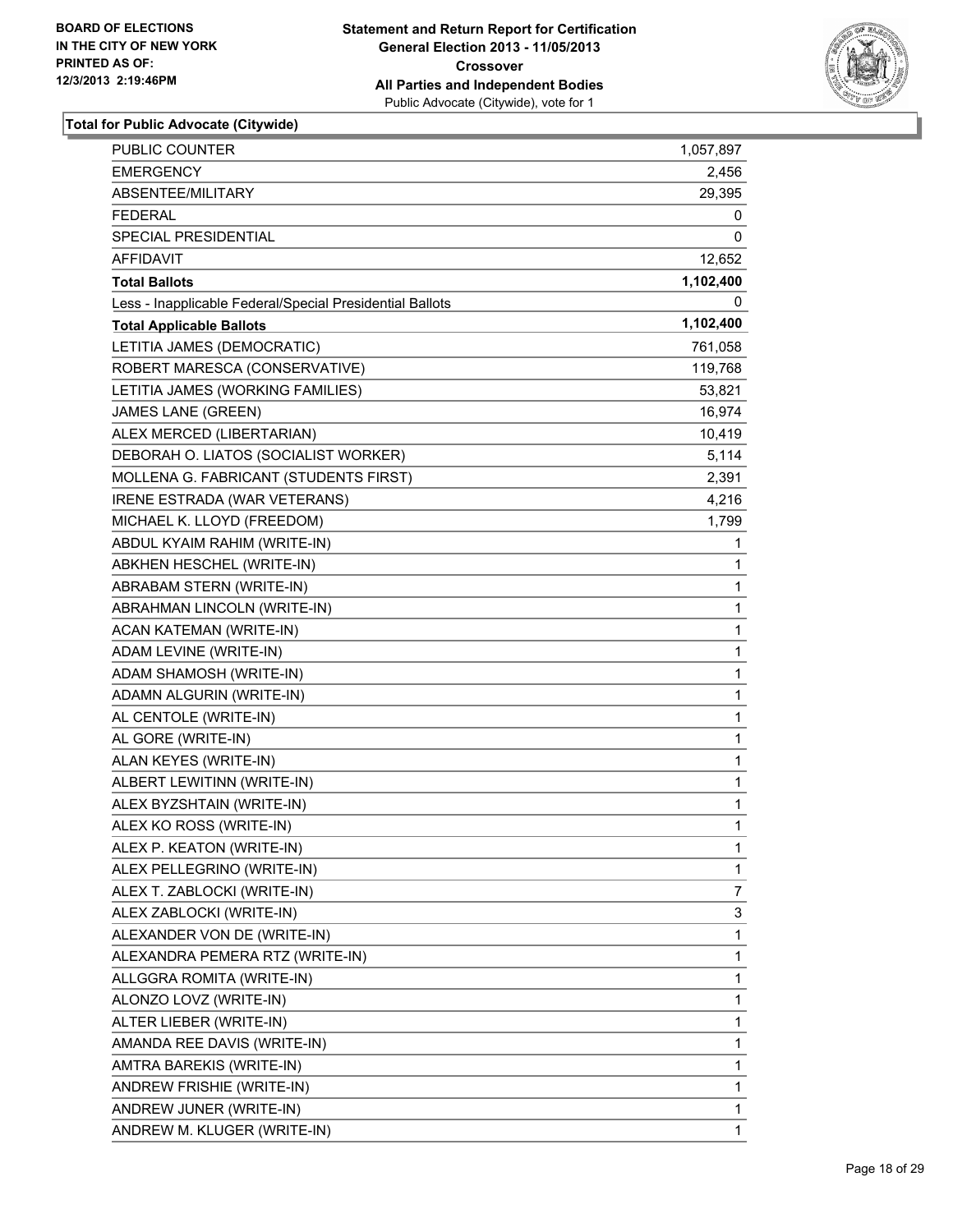

| ANDREW P. OLSEN (WRITE-IN)        | 1              |
|-----------------------------------|----------------|
| ANDY MANOFF (WRITE-IN)            | 1              |
| ANGELINA FIGUEROA (WRITE-IN)      | 1              |
| ANGELO DEMETROTOKOS (WRITE-IN)    | $\mathbf{1}$   |
| ANTHONY D'AMELIO (WRITE-IN)       | 1              |
| ANTHONY REINHART (WRITE-IN)       | $\mathbf{2}$   |
| ANTHONY WEINER (WRITE-IN)         | 6              |
| ARIGDER MILLER (WRITE-IN)         | 1              |
| ARISDAR MILLER (WRITE-IN)         | 1              |
| ARTHUR D. SCEGER (WRITE-IN)       | 1              |
| ARTHUR FOGEL (WRITE-IN)           | 1              |
| ASHLEY ABERG (WRITE-IN)           | 1              |
| ASHOC CHANDRA (WRITE-IN)          | 1              |
| ASON UNIQUE (WRITE-IN)            | 1              |
| <b>ASSATA SHAKUR (WRITE-IN)</b>   | 3              |
| <b>AUSTIN ELLMAN (WRITE-IN)</b>   | 1              |
| AVA G DAWSON (WRITE-IN)           | 1              |
| BARBARA C RENDER (WRITE-IN)       | 1              |
| BARBARA RAAB (WRITE-IN)           | 1              |
| BARNEY ZAHN (WRITE-IN)            | 1              |
| <b>BART SIMPSON (WRITE-IN)</b>    | 1              |
| BENDIT HALPERN (WRITE-IN)         | 1              |
| BENJAMIN CREED (WRITE-IN)         | 1              |
| BERILICDT LAYCATUNGA (WRITE-IN)   | 1              |
| BERNARD COHEN (WRITE-IN)          | 1              |
| BERNARD R. BLOCK (WRITE-IN)       | 1              |
| BERNHARDT LOGEN FRAGEN (WRITE-IN) | 1              |
| BETHANY JENKINS (WRITE-IN)        | $\overline{a}$ |
| BETTY BONANNO (WRITE-IN)          | 1              |
| BEVERLY DAINSR (WRITE-IN)         | 1              |
| BILL CLINTON (WRITE-IN)           | 1              |
| BILL DE BLASIO (WRITE-IN)         | 1              |
| BOB CENEDELLER (WRITE-IN)         | 1              |
|                                   | 1              |
| BOB LEONARD (WRITE-IN)            | 1              |
| BORIS SUCHKOV (WRITE-IN)          |                |
| BRAD LANDER (WRITE-IN)            | 1              |
| <b>BRASE ROGERS (WRITE-IN)</b>    | 1              |
| BRIAN LEIBOWITZ (WRITE-IN)        | 1              |
| BRIAN SCHMITZ (WRITE-IN)          | 1              |
| BRITTANY STIGLER (WRITE-IN)       | 1              |
| BRONWGER FLEMING JONES (WRITE-IN) | 1              |
| BROOKE ROGERS (WRITE-IN)          | 1              |
| <b>BROOKES ROGERS (WRITE-IN)</b>  | 1              |
| CARLA Y BROWN (WRITE-IN)          | 1              |
| CAROL RIMLER (WRITE-IN)           | 1              |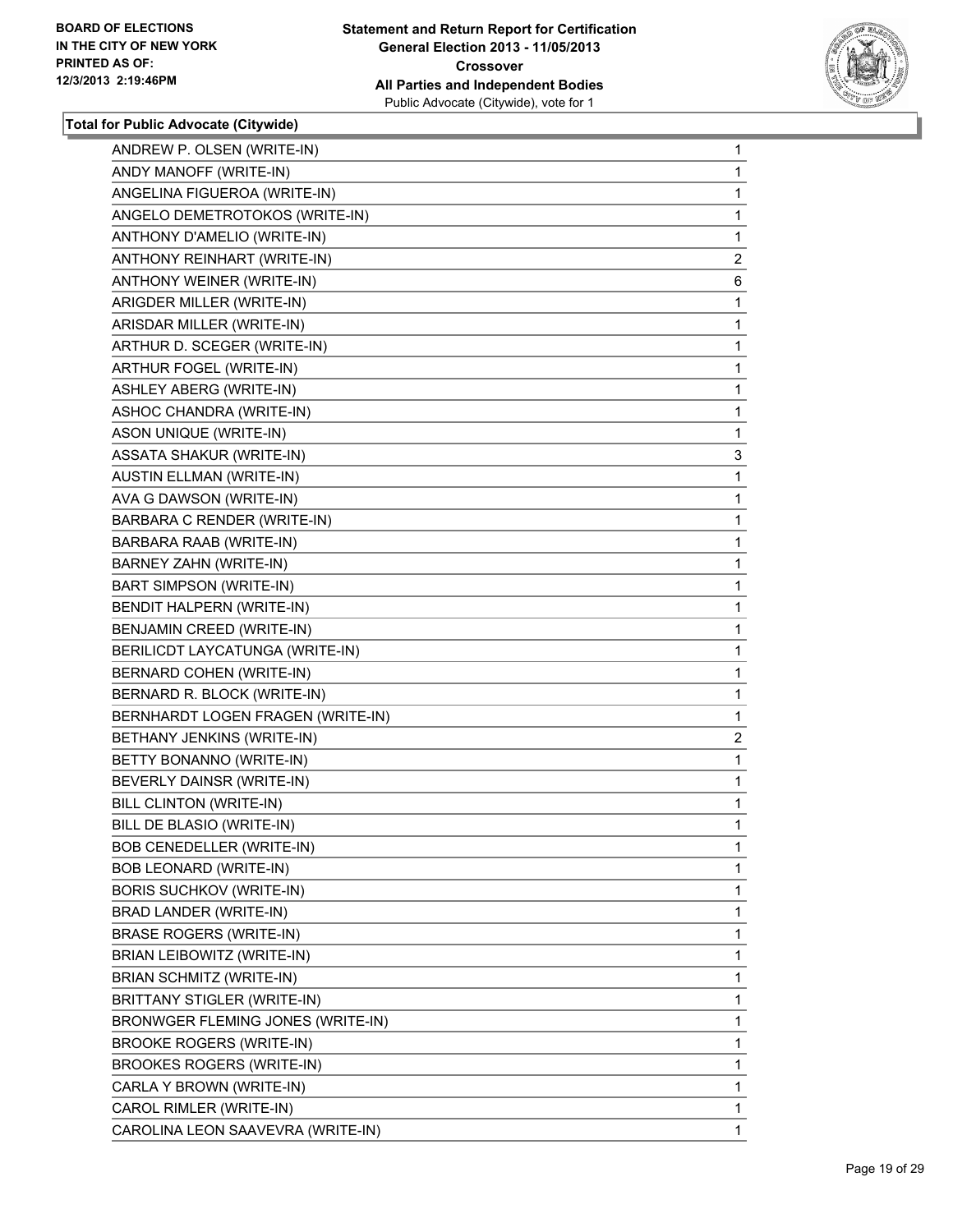

| CAROLYN CONORSOY (WRITE-IN)        | $\mathbf 1$             |
|------------------------------------|-------------------------|
| CASSANDRA STERN (WRITE-IN)         | 1                       |
| CATHERINE GUERAIERO (WRITE-IN)     | $\overline{2}$          |
| CATHY CARRERO (WRITE-IN)           | 1                       |
| CATHY GUERIRO (WRITE-IN)           | 1                       |
| CATHY GUERRIERO (WRITE-IN)         | 1                       |
| CATHY GUERRIRO (WRITE-IN)          | 1                       |
| CHAD HOPKEVTZ (WRITE-IN)           | 1                       |
| CHAD HOPKOVITE (WRITE-IN)          | 2                       |
| CHAIN RUTNER (WRITE-IN)            | 1                       |
| CHARLES HYNES (WRITE-IN)           | 3                       |
| CHEZKY KATZ (WRITE-IN)             | 1                       |
| CHIVONA NEWSOME (WRITE-IN)         | 1                       |
| CHRIS BACKMON (WRITE-IN)           | 1                       |
| CHRISTIAN GALLO (WRITE-IN)         | 1                       |
| CHRISTIAN MASSIMORE (WRITE-IN)     | 3                       |
| CHRISTIAN NAUSER (WRITE-IN)        | 1                       |
| CHRISTINE QUINN (WRITE-IN)         | 5                       |
| CHRISTOPHER DEMIC (WRITE-IN)       | 1                       |
| CHUCK NORRIS (WRITE-IN)            | 1                       |
| CLAUDE EARL DERWITT III (WRITE-IN) | 1                       |
| COLLEEN SNAVELY (WRITE-IN)         | 1                       |
| CONTESSA NYREE (WRITE-IN)          | 1                       |
| COREY GUMBS (WRITE-IN)             | 1                       |
| CURTIS SLIWA (WRITE-IN)            | $\overline{\mathbf{c}}$ |
| D PETRILLO (WRITE-IN)              | 1                       |
| D.L. WALTERS JR. (WRITE-IN)        | 1                       |
| DAN BONANNO (WRITE-IN)             | $\overline{c}$          |
| DAN PACKER (WRITE-IN)              | 1                       |
| DAN SOLONA (WRITE-IN)              | 1                       |
| DAN WEINER (WRITE-IN)              | 1                       |
| DANEL ROSENBERG (WRITE-IN)         | 1                       |
| DANIEL BOREDIN (WRITE-IN)          | $\mathbf{1}$            |
| DANIEL E. SQUADRON (WRITE-IN)      | 35                      |
| DANIEL JQAFFRON (WRITE-IN)         | 1                       |
| DANIEL MCCARTHY (WRITE-IN)         | 1                       |
| DANIEL SHOWBRON (WRITE-IN)         | 1                       |
| DANIEL SQUADRON (WRITE-IN)         | 742                     |
| DANIEL SQUARDON (WRITE-IN)         | 3                       |
| DANIEL SQUARON (WRITE-IN)          | 1                       |
| DANILE SQAUDRON (WRITE-IN)         | 1                       |
| DANILE SQUADRON (WRITE-IN)         | 1                       |
| DANNY PANZELLA (WRITE-IN)          | 1                       |
| DARA HAAS (WRITE-IN)               | 1                       |
| DAVE MCCUTCHEON (WRITE-IN)         | 1                       |
| DAVID DI PARTOVA (WRITE-IN)        | 1                       |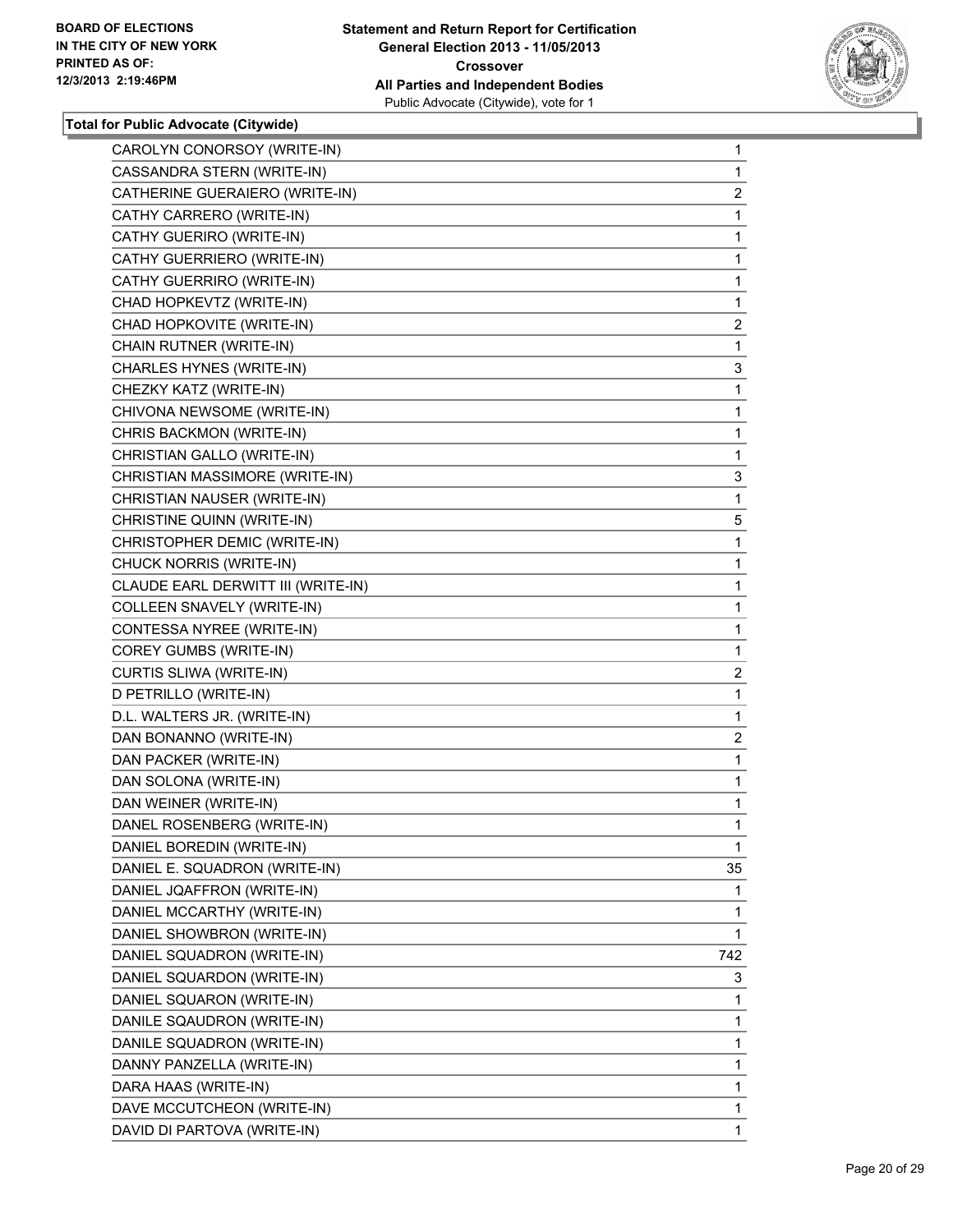

| DAVID G GREENFIELD (WRITE-IN)  | $\overline{2}$ |
|--------------------------------|----------------|
| DAVID KATLENSTEIN (WRITE-IN)   | 1              |
| DAVID KERRISON (WRITE-IN)      | 1              |
| DAVID MICHAEL CARR (WRITE-IN)  | 3              |
| DAVID PATTERSON (WRITE-IN)     | 1              |
| DAVID R. ZUCKERMAN (WRITE-IN)  | 1              |
| DAVID ROGERS (WRITE-IN)        | 1              |
| DAVID SQUADON (WRITE-IN)       | 1              |
| DAVID SQUADRON (WRITE-IN)      | 8              |
| DAVID SQUNDON (WRITE-IN)       | 1              |
| DAVID SUFFER (WRITE-IN)        | 1              |
| DAVID YASSKY (WRITE-IN)        | 1              |
| DEBRA DEWAM (WRITE-IN)         | 1              |
| DIANE J. SAVINO (WRITE-IN)     | $\overline{7}$ |
| DIANE LIGHTBOURNE (WRITE-IN)   | 1              |
| DON F MATTA (WRITE-IN)         | 1              |
| DONNA FREDERIC KSEN (WRITE-IN) | 1              |
| DONNA LICBERAIN (WRITE-IN)     | 1              |
| DORIS NEWSOME (WRITE-IN)       | 1              |
| DOUG KOHN (WRITE-IN)           | 1              |
| DOUG TATLET (WRITE-IN)         | 1              |
| ED MCCLOSKEY (WRITE-IN)        | 1              |
| ED WENDELL (WRITE-IN)          | 1              |
| EDDIE STEEL (WRITE-IN)         | 1              |
| EDWARD SCORILLO (WRITE-IN)     | 1              |
| EDWARD WIPPER (WRITE-IN)       | 1              |
| ELANA BOZN (WRITE-IN)          | 1              |
| ELENA BRANDT (WRITE-IN)        | 1              |
| ELIOT SPITZER (WRITE-IN)       | 4              |
| ELISHA GEWANTER (WRITE-IN)     | 1              |
| ELIZABETH WARREN (WRITE-IN)    | 1              |
| ELLEN JAFFE (WRITE-IN)         | 1              |
| ELLIOT SIEGAL (WRITE-IN)       | 1              |
| EMILY B. HAVER (WRITE-IN)      | 1              |
| ERIC D. COSTELLO (WRITE-IN)    | 1              |
| ERIC ECHENNER (WRITE-IN)       | 1              |
| ERIC GICIA (WRITE-IN)          | 1              |
| ERIC GIOIA (WRITE-IN)          | 1              |
| ERICK SALGADO (WRITE-IN)       | 4              |
| ERIKA LAPEN (WRITE-IN)         | 1              |
| ERIKA NADDELL (WRITE-IN)       | 1              |
| ERNEST OLIVER (WRITE-IN)       | 1              |
| ERROL LEWIS (WRITE-IN)         | 1              |
| ESTHER BERGMAN (WRITE-IN)      | 1              |
| <b>ESTHER GROSS (WRITE-IN)</b> | 1              |
| EVERGREEN CHEU (WRITE-IN)      | 1              |
|                                |                |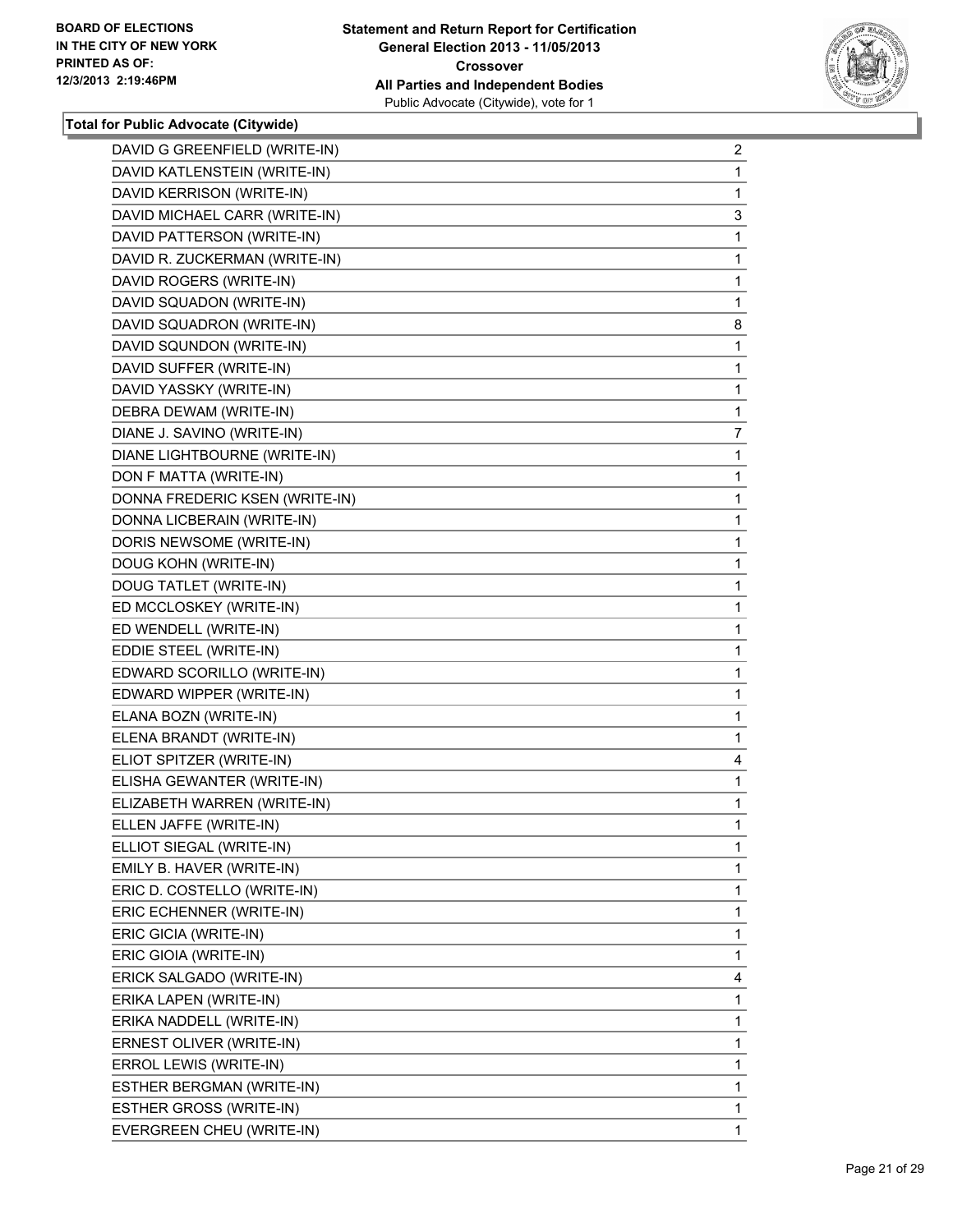

| FELIX FUSCO (WRITE-IN)             | 1            |
|------------------------------------|--------------|
| FRANK LANE (WRITE-IN)              | 1            |
| FRANK PADAVAN (WRITE-IN)           | 1            |
| FREDA ROSENFELD (WRITE-IN)         | 1            |
| <b>GABRIEL SPECIALE (WRITE-IN)</b> | 1            |
| <b>GAVEN NOWAK (WRITE-IN)</b>      | 1            |
| <b>GENE BERARDELL (WRITE-IN)</b>   | 1            |
| <b>GENE BERARDELLI (WRITE-IN)</b>  | 1            |
| <b>GENE RUSSIANAFF (WRITE-IN)</b>  | 1            |
| <b>GEORGE CODD (WRITE-IN)</b>      | 1            |
| <b>GEORGE MCDONALD (WRITE-IN)</b>  | 1            |
| <b>GEORGE ONORATO (WRITE-IN)</b>   | 1            |
| <b>GEORGE TABOL (WRITE-IN)</b>     | 1            |
| <b>GERSON BORRERO (WRITE-IN)</b>   | 1            |
| GINO GUADAENO (WRITE-IN)           | 1            |
| GISDLE CASTRO (WRITE-IN)           | 1            |
| GREGORY DAVDOFF (WRITE-IN)         | 1            |
| GREGORY DAVIDZON (WRITE-IN)        | $\mathbf{2}$ |
| <b>GRIFFIN FOSSELLA (WRITE-IN)</b> | 1            |
| HAROLD SHUTTE (WRITE-IN)           | 1            |
| HELEN EPSTEIN (WRITE-IN)           | 1            |
| HILLARY CLINTON (WRITE-IN)         | 2            |
| HILLEL ELY (WRITE-IN)              | 1            |
| HOWARD KRULEWITZ (WRITE-IN)        | 1            |
| HOWARD SKEN (WRITE-IN)             | 1            |
| IAN D GIRSHEK (WRITE-IN)           | $\mathbf{2}$ |
| IAN D. GIRSHEK (WRITE-IN)          | 1            |
| INVY ASHA (WRITE-IN)               | 1            |
| IRA KRULIK (WRITE-IN)              | 1            |
| IRVING REISMAN (WRITE-IN)          | 1            |
| <b>ISACC SHALON (WRITE-IN)</b>     | 1            |
| JACK TWIST (WRITE-IN)              | 1            |
| JACOB DOCTOROFF (WRITE-IN)         | 1            |
| JACOB FRICOBERE (WRITE-IN)         | 1            |
| JACOB REISMAN (WRITE-IN)           | 1            |
| JACOB T. LOVE (WRITE-IN)           | 1            |
| JACOB TILORE (WRITE-IN)            | 1            |
| JACOB TILOVE (WRITE-IN)            | 1            |
| JAINE ALAND (WRITE-IN)             | 1            |
| JAMES A. ALFANO (WRITE-IN)         | 1            |
| JAMES HOANG (WRITE-IN)             | 1            |
| JAMES J. EDGEWATER (WRITE-IN)      | 1            |
| JAMES J. TRIKAS (WRITE-IN)         | 1            |
| JAMES KAPSALIS (WRITE-IN)          | 1            |
| JAMES MOONEY (WRITE-IN)            | 1            |
| JAMES SQUADRON (WRITE-IN)          | $\mathbf{2}$ |
|                                    |              |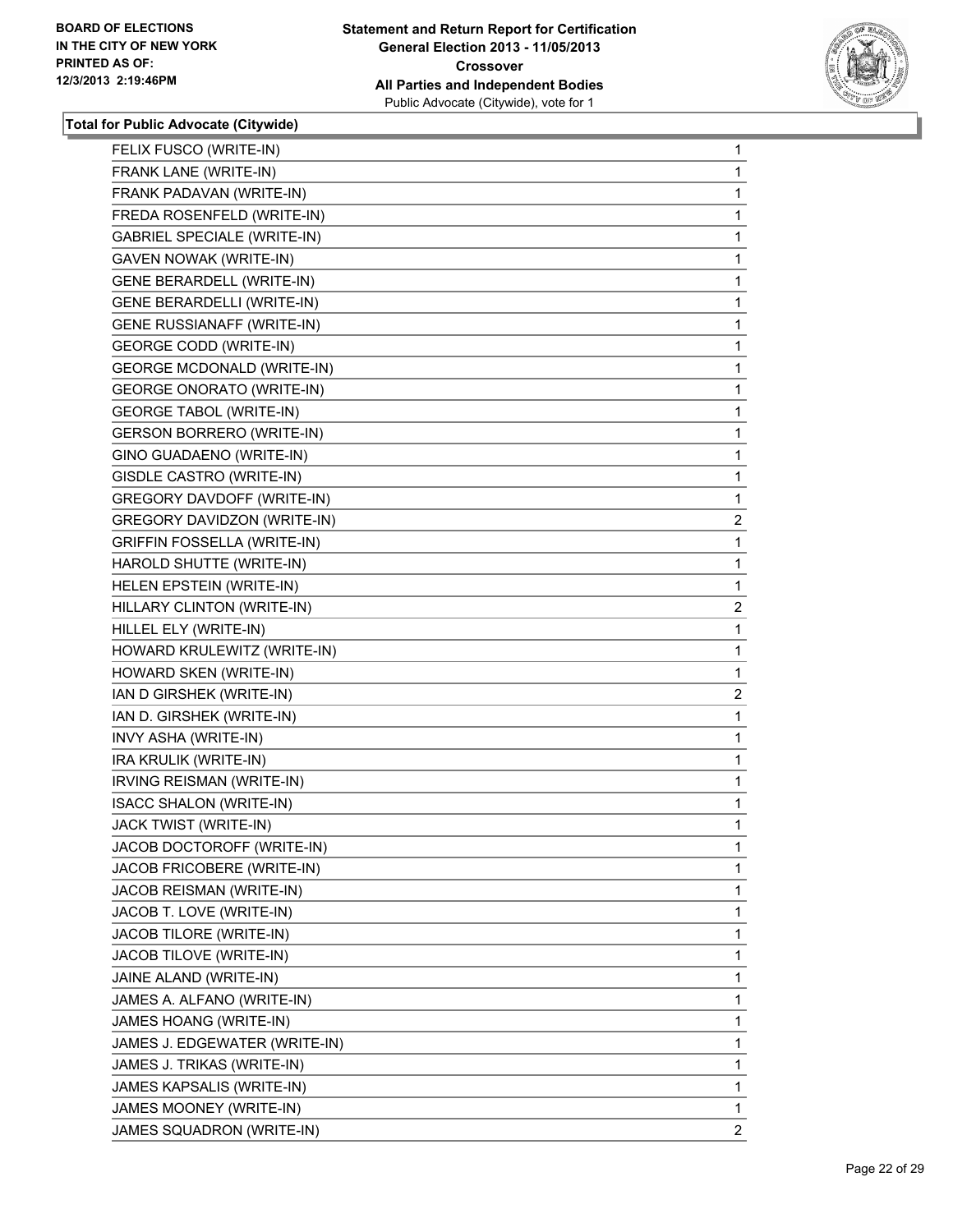

| JANE SOLOMON (WRITE-IN)         | 2              |
|---------------------------------|----------------|
| JASON SCHARTT (WRITE-IN)        | 1              |
| JAY RAIBOURN (WRITE-IN)         | 1              |
| JEANNE COLLINI (WRITE-IN)       | 2              |
| JEFF SMITH (WRITE-IN)           | 1              |
| JEN TOBACCO (WRITE-IN)          | 1              |
| JENNY FARRELLY (WRITE-IN)       | 1              |
| JESSE HANSEN (WRITE-IN)         | $\mathbf{2}$   |
| JESSICA LAPPIN (WRITE-IN)       | 1              |
| JIMMY DE LEON (WRITE-IN)        | 1              |
| JIMMY MCMILLAN (WRITE-IN)       | 4              |
| JODY REED (WRITE-IN)            | 1              |
| JOE GORGA (WRITE-IN)            | 1              |
| JOE LHOTA (WRITE-IN)            | 5              |
| JOHN BOUGIAMAS (WRITE-IN)       | 1              |
| JOHN CATSIMATIDIS (WRITE-IN)    | 1              |
| JOHN COBBS (WRITE-IN)           | 1              |
| JOHN DEWEY (WRITE-IN)           | 1              |
| JOHN E MOORE (WRITE-IN)         | 1              |
| JOHN EILAND (WRITE-IN)          | 1              |
| JOHN FINN (WRITE-IN)            | 1              |
| JOHN LIU (WRITE-IN)             | 1              |
| JOHN MANCUSO (WRITE-IN)         | 1              |
| JOHN NAUDUS (WRITE-IN)          | 2              |
| JOHN SHROPSHIRE (WRITE-IN)      | 1              |
| JOHN SMITH (WRITE-IN)           | 3              |
| JOHN TEST (WRITE-IN)            | $\overline{7}$ |
| JOHN W. CRONIN (WRITE-IN)       | 1              |
| JOINER EILAND (WRITE-IN)        | 1              |
| JOINER EILAND TYRELL (WRITE-IN) | 1              |
| JON BRUNO RANDAZZO (WRITE-IN)   | 1              |
| JON SNOW (WRITE-IN)             | 1              |
| JONATHAN GROSSMAN (WRITE-IN)    | 1              |
| JONATHAN GURCES (WRITE-IN)      | $\mathbf{1}$   |
| JONATHAN HUI (WRITE-IN)         | 1              |
| JONATHON LEB (WRITE-IN)         | 1              |
| JOSE ANTONIO BURGES (WRITE-IN)  | 1              |
| JOSE TORRES (WRITE-IN)          | 1              |
| <b>JOSE VERA (WRITE-IN)</b>     | 1              |
| JOSEOH WEBER (WRITE-IN)         | 1              |
| JOSEPH A SURACI (WRITE-IN)      | 1              |
| JOSEPH A. VIDAL (WRITE-IN)      | 1              |
| JOSEPH KARLYA (WRITE-IN)        | 1              |
| JOSEPH MCCARTHY (WRITE-IN)      | 1              |
| JOSEPH PASCARELLA (WRITE-IN)    | $\overline{2}$ |
|                                 |                |
| JOSEPH SAMMARTANO (WRITE-IN)    | 1.             |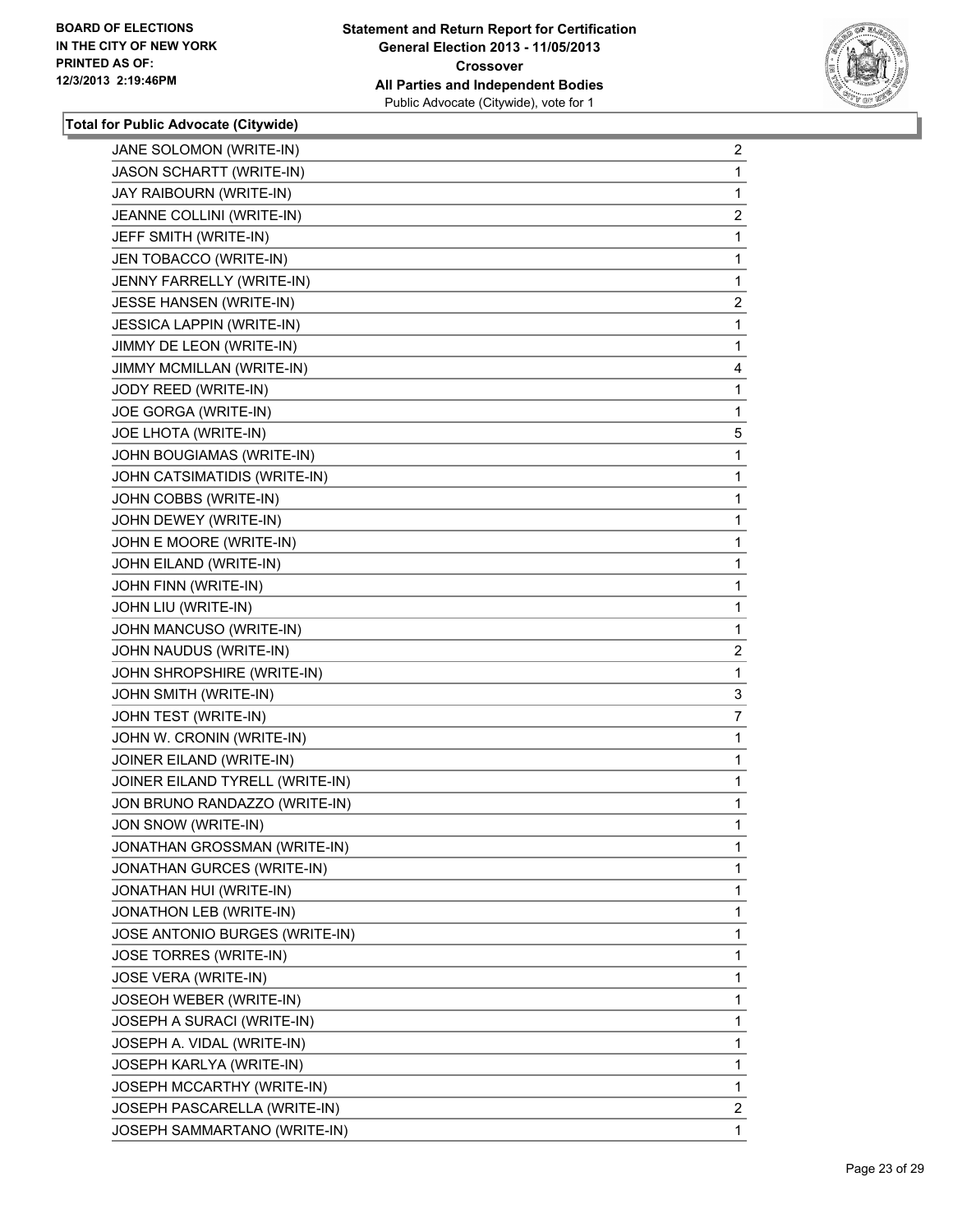

| <b>JOSH KAUFMAN (WRITE-IN)</b>   | 1              |
|----------------------------------|----------------|
| <b>JOSHUA KESHER (WRITE-IN)</b>  | 1              |
| JOSHUA SIDEROWITZ (WRITE-IN)     | 1              |
| JOYNER ELAND (WRITE-IN)          | 1              |
| JUDY BROWN (WRITE-IN)            | 1              |
| JUDY DILL (WRITE-IN)             | 1              |
| JUDY FERONY (WRITE-IN)           | 1              |
| JULLE HENDRICKS (WRITE-IN)       | 1              |
| <b>JUSTIN GIMOORE (WRITE-IN)</b> | 1              |
| JUSTIN NOT JACOBS (WRITE-IN)     | 1              |
| KAK EN-UN (WRITE-IN)             | 1              |
| KAMIL KRAWCZYK (WRITE-IN)        | 1              |
| KAMILLAH HANKS (WRITE-IN)        | 1              |
| KAREN GARGAMELLI (WRITE-IN)      | 1              |
| KATHLEEN DEIGNAN (WRITE-IN)      | 1              |
| KATHLEEN GORMAN (WRITE-IN)       | $\mathbf{2}$   |
| KATHLEEN GRAHAM (WRITE-IN)       | 1              |
| KELLY NIMMD GUGNTHGR (WRITE-IN)  | 1              |
| KELVIN LI (WRITE-IN)             | 1              |
| KEN AWERNECK (WRITE-IN)          | 1              |
| KEN MOLTNER (WRITE-IN)           | 1              |
| KEVIN MONTALVO (WRITE-IN)        | 1              |
| KWEISI MFUME (WRITE-IN)          | 1              |
| KYLE RIORDAN (WRITE-IN)          | 1              |
| LANCE EASTACHE (WRITE-IN)        | 1              |
| LAROY HANLEY (WRITE-IN)          | 1              |
| LARRY JACOBS (WRITE-IN)          | 1              |
| LEONA FERGUSON (WRITE-IN)        | 1              |
| LEOPOLD PIERSON (WRITE-IN)       | 2              |
| LEWIS BLACK (WRITE-IN)           | 1              |
| LIMAN GRAY (WRITE-IN)            | 1              |
| LINDA FELLER (WRITE-IN)          | 1              |
| LISA COOPERBERG (WRITE-IN)       | 1              |
| LISA GIOVINAZZO (WRITE-IN)       | 1              |
| LISA GRAY (WRITE-IN)             | 1              |
| LISA GREY (WRITE-IN)             | 1              |
| LISA ROSEMARY (WRITE-IN)         | 1              |
| LUCY PORTER (WRITE-IN)           | 1              |
| LUIS TEJADA (WRITE-IN)           | 4              |
| LYNN BODNOR KELLY (WRITE-IN)     | 1              |
| MALKA HADASSAH (WRITE-IN)        | 1              |
| MARGRETTE CHAN (WRITE-IN)        | $\overline{2}$ |
| MARIO CUOMO (WRITE-IN)           | 1              |
| MARK GREEN (WRITE-IN)            | $\overline{2}$ |
| MARK J BIBILS (WRITE-IN)         | 1              |
| MARK LEVINE (WRITE-IN)           | $\mathbf{2}$   |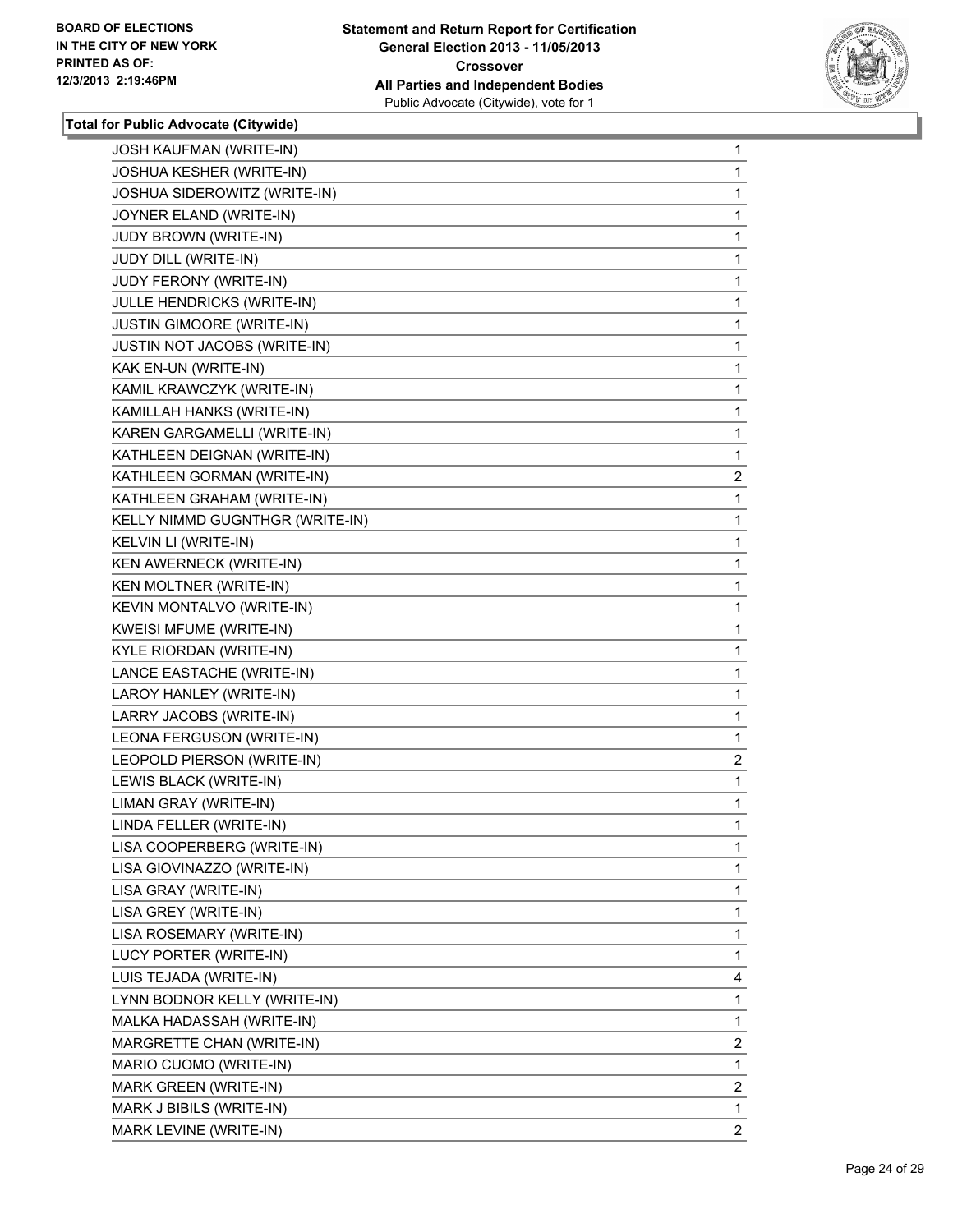

| MARK LILAKOS (WRITE-IN)          | 1              |
|----------------------------------|----------------|
| MARLOS E SOLER (WRITE-IN)        | 1              |
| MARRIETTA CANNING (WRITE-IN)     | 1              |
| MARTIN DELA ROSA (WRITE-IN)      | 1              |
| MARUS MASRI (WRITE-IN)           | 1              |
| MARY ARETS CHIN (WRITE-IN)       | 1              |
| MARY MARKOWITZ (WRITE-IN)        | 1              |
| MARY NATERS (WRITE-IN)           | 1              |
| MARY VORMITTAG (WRITE-IN)        | 1              |
| MATHEW MICHUEL CRUZ (WRITE-IN)   | 1              |
| MATSYHI MAX (WRITE-IN)           | 1              |
| MATT HOWARD (WRITE-IN)           | 1              |
| MATT MALLOY (WRITE-IN)           | 1              |
| MATT MORAN (WRITE-IN)            | 1              |
| MATT MOSKOWITZ (WRITE-IN)        | 1              |
| MATT REEVES (WRITE-IN)           | 1              |
| MATT WELCH (WRITE-IN)            | 1              |
| MAURICE PINGON (WRITE-IN)        | 1              |
| MAX BLITZER (WRITE-IN)           | 1              |
| MAX BOER JR. (WRITE-IN)          | 1              |
| MAYLIN CAMPBELL (WRITE-IN)       | 1              |
| MEGAN MURPHY (WRITE-IN)          | 1              |
| MEIR FOGEL (WRITE-IN)            | 1              |
| MENDY MIROCZNIK (WRITE-IN)       | 1              |
| MERYL GLICKSON (WRITE-IN)        | 1              |
| MERYL GORDON (WRITE-IN)          | $\overline{2}$ |
| MICHAEL A. HALEM (WRITE-IN)      | 1              |
| MICHAEL BLOOMBERG (WRITE-IN)     | 8              |
| MICHAEL FANDAL (WRITE-IN)        | 1              |
| MICHAEL FOREST (WRITE-IN)        | 1              |
| MICHAEL GRASSO (WRITE-IN)        | 1              |
| MICHAEL HALPERT (WRITE-IN)       | 1              |
| MICHAEL HURLE (WRITE-IN)         | 1              |
| MICHAEL JOHN ANTE (WRITE-IN)     | 1              |
| MICHAEL L MARRELLA (WRITE-IN)    | $\overline{2}$ |
| MICHAEL L. MARRELLA (WRITE-IN)   | 1              |
| MICHAEL LEWYN (WRITE-IN)         | 1              |
| MICHAEL MCNEIL (WRITE-IN)        | 1              |
| MICHAEL REILLY (WRITE-IN)        | $\overline{2}$ |
| MICHAEL ZUMBLASKAS (WRITE-IN)    | $\mathbf{2}$   |
| MIKE BLOOMBERG (WRITE-IN)        | 5              |
| MILAN KELLNER (WRITE-IN)         | 1              |
| MITCHELL C. SCHWADRON (WRITE-IN) | 1              |
|                                  |                |
| MITCHELL TENZER (WRITE-IN)       | 1              |
| MITT ROMNEY (WRITE-IN)           | $\mathbf{1}$   |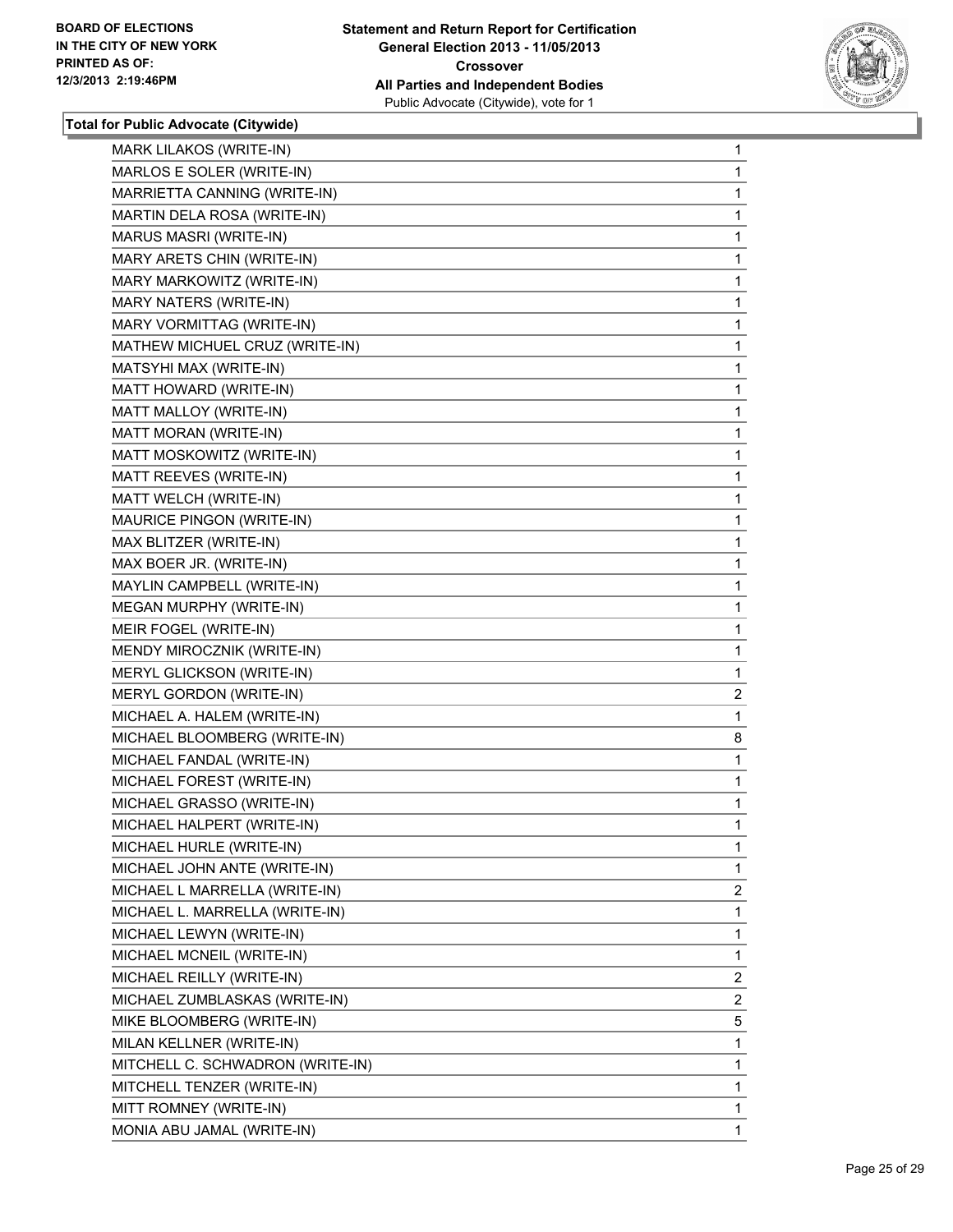

| MONIQUE MC WILLIAMS (WRITE-IN)    | 1            |
|-----------------------------------|--------------|
| MORGAN JOHNSON (WRITE-IN)         | 1            |
| MOSHE HERZBERG (WRITE-IN)         | 1            |
| MOSHE MORIWITZ (WRITE-IN)         | $\mathbf{1}$ |
| MOSHE SELIG (WRITE-IN)            | 1            |
| MOSHE WEBER (WRITE-IN)            | 1            |
| MUMIA ABAGAMAL (WRITE-IN)         | 1            |
| MUMIA ABU JAMAL (WRITE-IN)        | 1            |
| NAFTACY FRIEDES (WRITE-IN)        | 1            |
| NAFTALI KELSERIN (WRITE-IN)       | $\mathbf{1}$ |
| NATHAN GRAY (WRITE-IN)            | 1            |
| NATHANIEL BOTUME (WRITE-IN)       | $\mathbf{2}$ |
| NECHE MIAH HOCH (WRITE-IN)        | 1            |
| NEER ASHERIE (WRITE-IN)           | 1            |
| NEIL MALONE (WRITE-IN)            | 1            |
| NICOLE MALLIOTAKIS (WRITE-IN)     | $\mathbf{1}$ |
| NIKKI MAURO (WRITE-IN)            | 1            |
| NINA DE BLASIO (WRITE-IN)         | $\mathbf{2}$ |
| NINA HAEVAL (WRITE-IN)            | 1            |
| NOACH DEAR (WRITE-IN)             | 1            |
| NOAM CHOMSKY (WRITE-IN)           | 1            |
| NOEL HAMLET (WRITE-IN)            | 1            |
| NORMAN SIEGEL (WRITE-IN)          | 4            |
| PAMELA ANDERSON (WRITE-IN)        | 1            |
| PAMELA BROADNAX (WRITE-IN)        | 1            |
| PAMELA C ROLLO (WRITE-IN)         | 1            |
| PATRICK SETNOFF (WRITE-IN)        | 1            |
| PAUL WILLIAM GATELY (WRITE-IN)    | 1            |
| PETE MOZDAAN (WRITE-IN)           | 1            |
| PETE SANTIAGO (WRITE-IN)          | 1            |
| PETER CHONG (WRITE-IN)            | 1            |
| PETER HUDSON (WRITE-IN)           | 1            |
| PETER SANTIAGO (WRITE-IN)         | 1            |
| PETER SIEGAL (WRITE-IN)           | 1            |
| PETER VALLONE (WRITE-IN)          | 4            |
| PETER WONG (WRITE-IN)             | 1            |
| PHILI SHCAP (WRITE-IN)            | 1            |
| PHILIP KARMYK (WRITE-IN)          | 1            |
| PHILIP MICHAEL MCGRORY (WRITE-IN) | 1            |
| PHILLIPS J. ADAMS (WRITE-IN)      | 1            |
| PINCHOS FRANKEL (WRITE-IN)        | 1            |
| PNINA GAFFNEY (WRITE-IN)          | 1            |
| RABBI DAVID (WRITE-IN)            | 1            |
| RACHEL BOSCHEN (WRITE-IN)         | 1            |
| RACHEL E. BOSCHEN (WRITE-IN)      | 1            |
|                                   |              |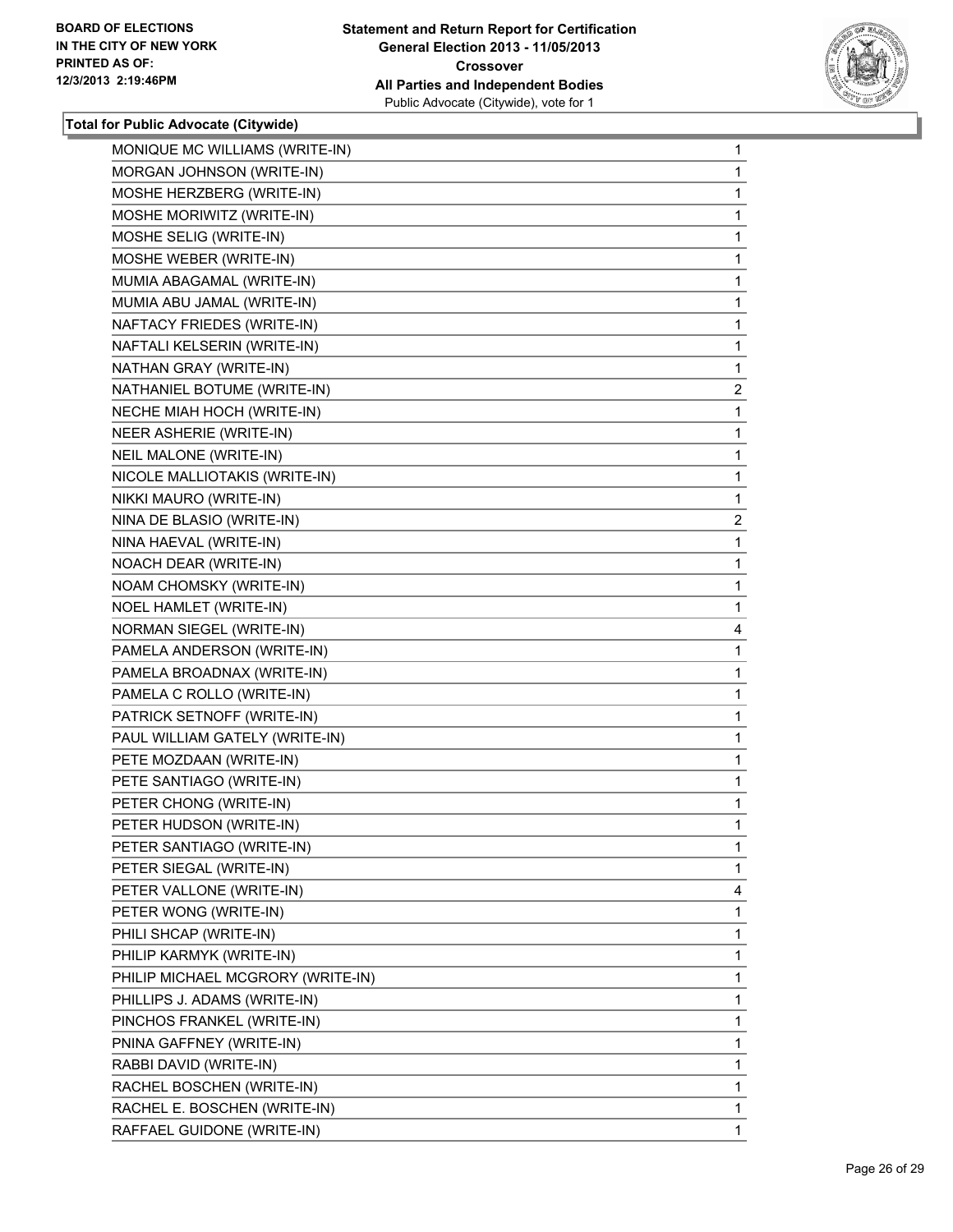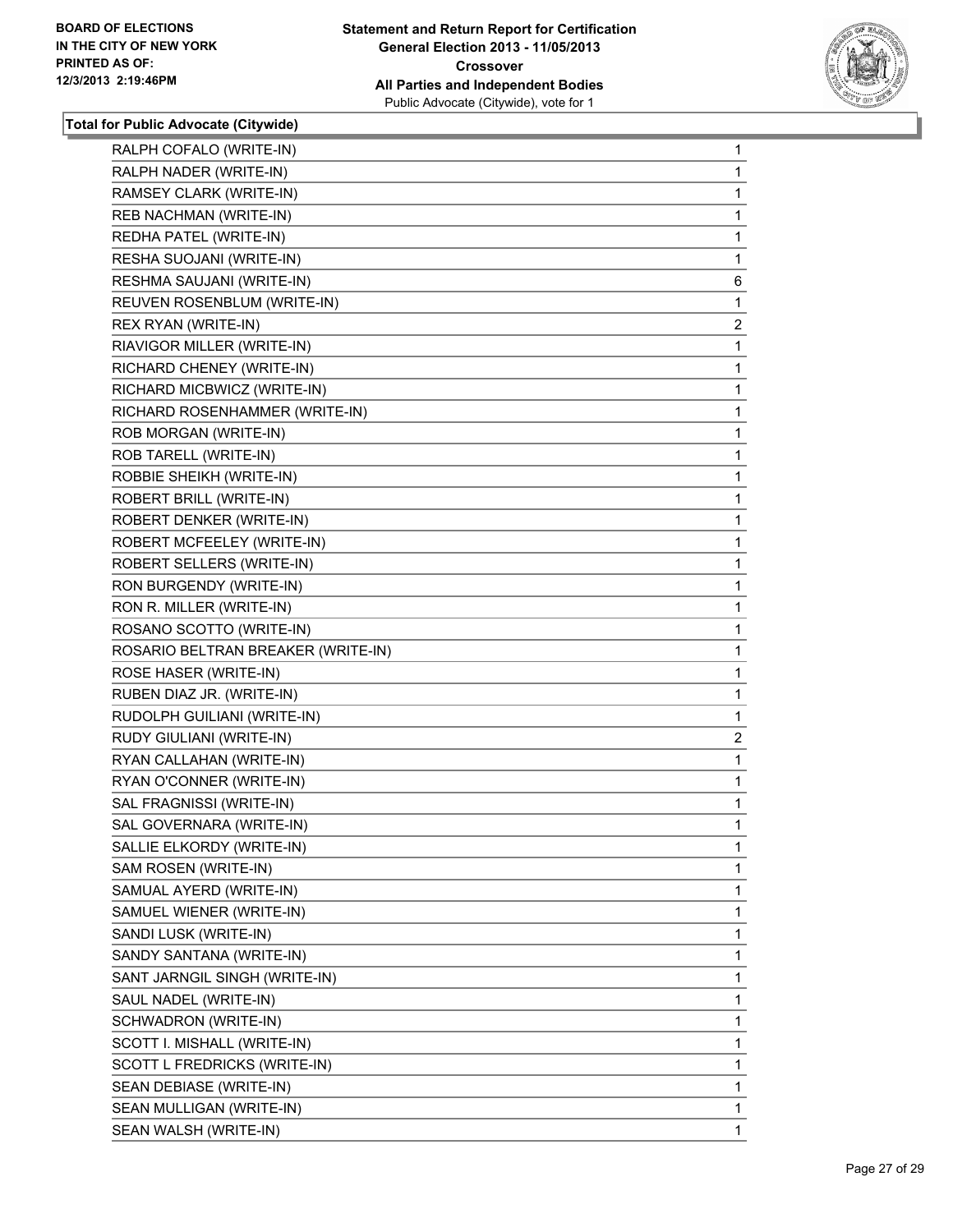

| SEYMOUR HEADLEY (WRITE-IN)             | $\mathbf{1}$   |
|----------------------------------------|----------------|
| SHAWN BOWDON (WRITE-IN)                | 1              |
| SHELEY FISSE (WRITE-IN)                | 1              |
| SHILOH LONG (WRITE-IN)                 | 1              |
| SIDIGUE WAI (WRITE-IN)                 | 1              |
| SIDNEY BROFSKY (WRITE-IN)              | 1              |
| SIFER ASEPH (WRITE-IN)                 | 1              |
| SIMCHA FELDER (WRITE-IN)               | 1              |
| SOPHIA BELSMERS (WRITE-IN)             | 1              |
| STEVE BERTIN (WRITE-IN)                | 1              |
| STEVE SPANAGNA (WRITE-IN)              | 1              |
| STEVEN BUSCOTTI (WRITE-IN)             | 1              |
| STEWART MILSTEIN (WRITE-IN)            | 1              |
| SUSAN R TUCKER (WRITE-IN)              | 1              |
| SUZANNE EDEN (WRITE-IN)                | 1              |
| TAMARA MACAW (WRITE-IN)                | 1              |
| TATIANA LIBATTER (WRITE-IN)            | 1              |
| TERELL JOINER ESLAD (WRITE-IN)         | 1              |
| THADDEUS JERIMIAH MACKWORTH (WRITE-IN) | 1              |
| THOMAS LAWRENSE (WRITE-IN)             | 1              |
| THOMAS P. MARTIN (WRITE-IN)            | 1              |
| THOMAS R. ZABLOCKI (WRITE-IN)          | 1              |
| TISH JAMES (WRITE-IN)                  | 1              |
| TOM LA GUIDIRE (WRITE-IN)              | 1              |
| TOM PAYNE (WRITE-IN)                   | 1              |
| TOM PITT (WRITE-IN)                    | $\overline{c}$ |
| TOMMY MCMILLIAN (WRITE-IN)             | 1              |
| TRAYON CHRISTIAN (WRITE-IN)            | 1              |
| TRELL JOINER-EILAND (WRITE-IN)         | 1              |
| TREVER RISTOW (WRITE-IN)               | 1              |
| TREVOR ARCHER (WRITE-IN)               | 1              |
| TRISTA SUMMA (WRITE-IN)                | 1              |
| TURRELL JOINER-ELAND (WRITE-IN)        | 1              |
| TYERLL L. JAINER-BLAND (WRITE-IN)      | $\mathbf{1}$   |
| TYRA GOIGFILAND (WRITE-IN)             | 1              |
| TYRELL JOINER EILAND (WRITE-IN)        | 21             |
| TYRELL JOINER-EILAND (WRITE-IN)        | 1              |
| TYRELL L JOINER ELLAND (WRITE-IN)      | 1              |
| TYRELL L JOINER-EILAND (WRITE-IN)      | 1              |
| TYRELL L. JOINER-EILAND (WRITE-IN)     | 2              |
| TYRELL SOHEN-EITAND (WRITE-IN)         | 1              |
| TYRRELL JC IRELAND (WRITE-IN)          | 2              |
| TYRRELL L JOINER-EILAND (WRITE-IN)     | 1              |
| TYRRELL L. JOIGER-ELLAND (WRITE-IN)    | 1              |
| TYRRELL L. LOINER EILAND (WRITE-IN)    | 1              |
| UNATTRIBUTABLE WRITE-IN (WRITE-IN)     | 421            |
|                                        |                |